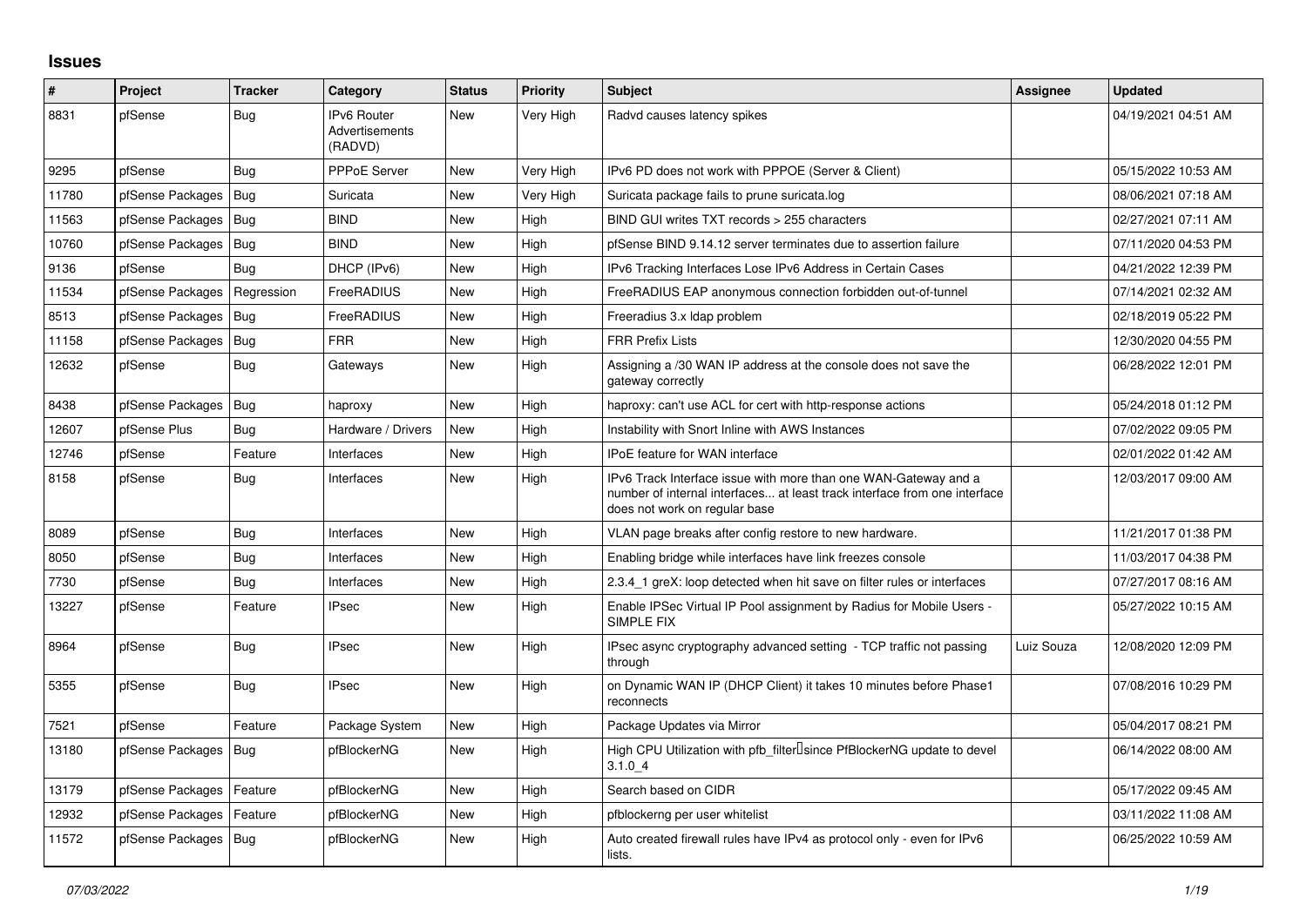| $\vert$ # | Project                    | <b>Tracker</b> | Category         | <b>Status</b> | <b>Priority</b> | Subject                                                                                                   | Assignee              | <b>Updated</b>      |
|-----------|----------------------------|----------------|------------------|---------------|-----------------|-----------------------------------------------------------------------------------------------------------|-----------------------|---------------------|
| 10252     | pfSense Packages           | Bug            | pfBlockerNG      | New           | High            | pfblockerng-devel                                                                                         |                       | 02/11/2020 05:18 PM |
| 9724      | pfSense Packages           | Bug            | pfBlockerNG      | <b>New</b>    | High            | pfblockerng-firewall-filter-service-will-not-start                                                        |                       | 09/05/2019 06:32 AM |
| 13307     | pfSense                    | Bug            | PPP Interfaces   | New           | High            | PPP interface custom reset date/time Hour and Minute fields do not<br>properly handle "0" value           |                       | 06/28/2022 12:01 PM |
| 6988      | pfSense Packages           | Bug            | Snort            | New           | High            | SNORT Package PHP memory error                                                                            |                       | 06/28/2018 10:00 PM |
| 12520     | pfSense Packages           | Feature        | Squid            | <b>New</b>    | High            | [Squid] - Allow or Deny Mappings from IP/Host/GeoIP sources                                               |                       | 11/12/2021 02:13 PM |
| 12732     | pfSense Packages   Bug     |                | squidguard       | New           | High            | Squid https filtering squidguard acl target list - erratic behaviour                                      |                       | 01/26/2022 09:11 AM |
| 7388      | pfSense Packages           | Bug            | Suricata         | New           | High            | Suricata does not property recognize MTU for PPPOE interfaces                                             |                       | 03/15/2017 05:17 AM |
| 9046      | pfSense Packages           | Feature        | Telegraf         | New           | High            | telegraf feature request                                                                                  |                       | 02/18/2019 03:38 PM |
| 13311     | pfSense Docs               | New Content    | Troubleshooting  | <b>New</b>    | High            | Add troubleshooting tips for ZFS boot issues                                                              |                       | 06/28/2022 11:04 AM |
| 12608     | pfSense Packages           | Bug            | WireGuard        | New           | High            | WireGuard tunnels monitored by dpinger causing system to stop routing<br>completely in certain situations | Christian<br>McDonald | 12/16/2021 03:14 PM |
| 13292     | pfSense Packages           | Feature        | <b>ACME</b>      | <b>New</b>    | Normal          | Separator                                                                                                 |                       | 06/21/2022 12:06 PM |
| 13053     | pfSense Packages           | Bug            | <b>ACME</b>      | <b>New</b>    | Normal          | LoopiaAPI error handling                                                                                  |                       | 05/05/2022 10:58 AM |
| 12670     | pfSense Packages   Bug     |                | <b>ACME</b>      | New           | Normal          | ACME package writes credentials to system log                                                             | <b>Viktor Gurov</b>   | 03/07/2022 10:58 AM |
| 12623     | pfSense Packages   Bug     |                | <b>ACME</b>      | <b>New</b>    | Normal          | acme.sh package   DNS-ISPConfig settings                                                                  | Viktor Gurov          | 03/10/2022 03:42 PM |
| 11931     | pfSense Packages   Feature |                | <b>ACME</b>      | New           | Normal          | Add support for validating a domain's ownership via Google Cloud Cloud<br><b>DNS</b>                      |                       | 02/15/2022 03:18 AM |
| 11827     | pfSense Packages           | Feature        | <b>ACME</b>      | New           | Normal          | Please include acme deploy folder/scripts                                                                 |                       | 03/06/2022 04:31 AM |
| 11826     | pfSense Packages   Feature |                | <b>ACME</b>      | <b>New</b>    | Normal          | Preserve acme SAN Method parameters for new cert creations                                                |                       | 04/20/2021 02:02 PM |
| 9833      | pfSense Packages           | Feature        | <b>ACME</b>      | <b>New</b>    | Normal          | ACME: add ability to use custom ACME server                                                               |                       | 04/07/2022 11:31 AM |
| 9348      | pfSense Packages           | Bug            | <b>ACME</b>      | New           | Normal          | Results of Acme certificate issuance/renewal are not properly formatted                                   |                       | 02/22/2019 12:08 PM |
| 9299      | pfSense Packages           | Feature        | <b>ACME</b>      | <b>New</b>    | Normal          | ACME package: Automate add/remove firewall rule for port forwarding                                       |                       | 01/30/2019 10:09 PM |
| 9200      | pfSense Packages           | Todo           | <b>ACME</b>      | New           | Normal          | Add DNS support for Google domain to Acme manager                                                         | Jim Pingle            | 02/15/2022 03:16 AM |
| 8560      | pfSense Packages   Bug     |                | <b>ACME</b>      | New           | Normal          | ACME: can't update DNS records in DNSMadeEasy registar for several<br>domains with different API keys/ids |                       | 06/08/2018 01:28 PM |
| 7453      | pfSense Packages           | <b>Bug</b>     | <b>ACME</b>      | <b>New</b>    | Normal          | DNS-ovh need to save or display consumer key                                                              |                       | 04/06/2017 10:54 AM |
| 13282     | pfSense Plus               | Bug            | Aliases / Tables | New           | Normal          | FQDN Aliases Break if an Invalid Domain is Present in the Chain                                           | Reid<br>Linnemann     | 07/02/2022 08:50 PM |
| 13068     | pfSense                    | Bug            | Aliases / Tables | New           | Normal          | Error loading rules when URL Table IPs content is empty                                                   |                       | 04/17/2022 09:07 PM |
| 12708     | pfSense                    | Bug            | Aliases / Tables | New           | Normal          | alias with non resolving DNS entry breaks underlying pf table                                             |                       | 02/20/2022 06:13 PM |
| 12600     | pfSense                    | Feature        | Aliases / Tables | New           | Normal          | allow custom mask for a network alias created from a FQDN                                                 |                       | 12/15/2021 10:50 AM |
| 7665      | pfSense                    | <b>Bug</b>     | Aliases / Tables | New           | Normal          | Host range validation for Aliases is not strict enough                                                    |                       | 08/21/2019 11:01 AM |
| 3387      | pfSense                    | Feature        | Aliases / Tables | New           | Normal          | process alias urltable Frequency                                                                          |                       | 08/21/2019 11:01 AM |
| 1979      | pfSense                    | Feature        | Aliases / Tables | New           | Normal          | Add some default read-only system aliases                                                                 | Jim Pingle            | 08/21/2019 11:01 AM |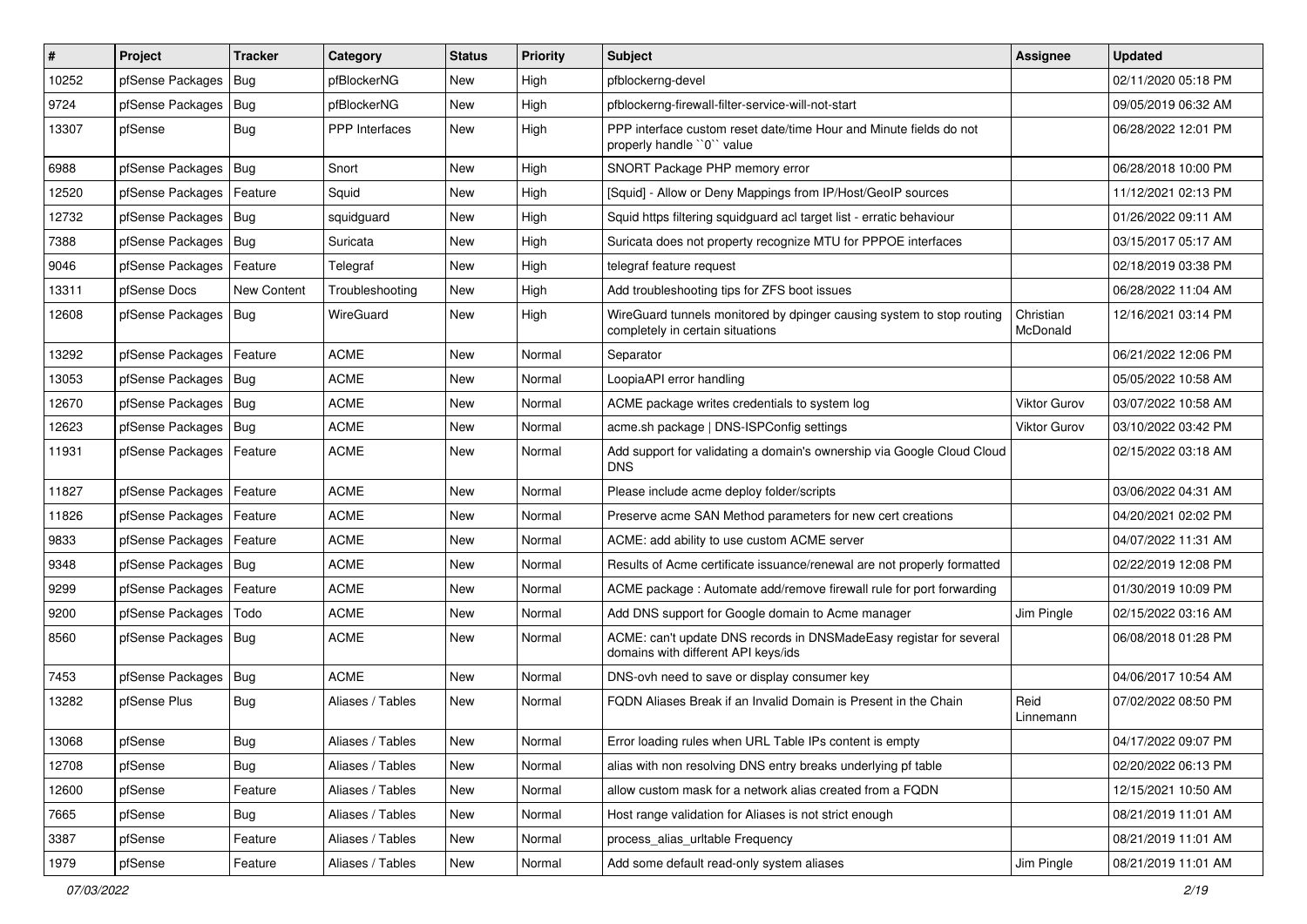| $\vert$ # | Project                    | <b>Tracker</b> | Category       | <b>Status</b> | <b>Priority</b> | Subject                                                                                                                             | Assignee              | <b>Updated</b>      |
|-----------|----------------------------|----------------|----------------|---------------|-----------------|-------------------------------------------------------------------------------------------------------------------------------------|-----------------------|---------------------|
| 11898     | pfSense Packages           | Bug            | apcupsd        | New           | Normal          | PHP error from apcupsd dashboard widget                                                                                             |                       | 05/07/2021 09:12 AM |
| 11375     | pfSense Packages   Bug     |                | apcupsd        | New           | Normal          | UPS Type <blank> for USB APC</blank>                                                                                                |                       | 02/26/2021 11:10 AM |
| 10845     | pfSense Packages   Bug     |                | apcupsd        | New           | Normal          | apcupsd doesn't stop when not enabled                                                                                               |                       | 08/24/2020 10:16 AM |
| 12812     | pfSense Packages           | Feature        | arpwatch       | New           | Normal          | Would it be helpful if the FreeBSD net-mgmt/arpwatch port had an<br>option to use mail/dma for mail delivery?                       |                       | 02/16/2022 06:09 PM |
| 13260     | pfSense                    | Feature        | Authentication | New           | Normal          | Add support for OpenVPN static-challenge                                                                                            |                       | 06/09/2022 02:04 PM |
| 12726     | pfSense                    | <b>Bug</b>     | Authentication | New           | Normal          | LDAP select container button auto populate                                                                                          |                       | 01/25/2022 01:48 PM |
| 12715     | pfSense                    | <b>Bug</b>     | Authentication | <b>New</b>    | Normal          | Long system startup time when LDAP is configured and unavailable<br>during startup.                                                 | Christian<br>McDonald | 01/24/2022 05:50 AM |
| 12546     | pfSense Plus               | Feature        | Authentication | New           | Normal          | Add 2FA Support to pfSense Plus Local Database Authentication                                                                       |                       | 06/25/2022 05:30 PM |
| 12519     | pfSense                    | <b>Bug</b>     | Authentication | New           | Normal          | Fail authentication using special character in password via the LDAP<br>connector                                                   |                       | 11/12/2021 07:39 AM |
| 12458     | pfSense                    | Feature        | Authentication | New           | Normal          | Use "unixHomeDirectory" instead of "homeDirectory" when LDAP<br>authentication server is Active Directory                           |                       | 10/15/2021 08:18 AM |
| 12283     | pfSense                    | <b>Bug</b>     | Authentication | <b>New</b>    | Normal          | LDAP/RADIUS authentication servers configuration does not allow<br>source IP address to be specified                                |                       | 08/20/2021 01:15 AM |
| 12095     | pfSense                    | Bug            | Authentication | <b>New</b>    | Normal          | Memory leak in pcscd                                                                                                                |                       | 06/01/2022 01:01 PM |
| 12091     | pfSense                    | Feature        | Authentication | New           | Normal          | RFE: Add support for sssd authentication                                                                                            |                       | 12/10/2021 04:55 PM |
| 11920     | pfSense Plus               | Feature        | Authentication | New           | Normal          | SAML Authentication for pfSense (VPN and webConfigurator)                                                                           |                       | 05/14/2021 12:56 AM |
| 11626     | pfSense Plus               | Bug            | Authentication | New           | Normal          | Google LDAP connection failed due to lack of SNI for TLS 1.3                                                                        | Luiz Souza            | 06/27/2022 07:23 AM |
| 10843     | pfSense                    | Feature        | Authentication | New           | Normal          | Allow user manager settings to specify multiple authentication servers                                                              |                       | 01/13/2022 07:22 AM |
| 10765     | pfSense                    | Bug            | Authentication | New           | Normal          | Ampersands in Idap extended query are escaped twice                                                                                 |                       | 09/02/2020 07:55 AM |
| 9937      | pfSense                    | Feature        | Authentication | New           | Normal          | OpenVPN Login User Privilege                                                                                                        |                       | 11/29/2019 08:46 AM |
| 9288      | pfSense                    | Feature        | Authentication | New           | Normal          | SSHGuard add pfSense signature in standard                                                                                          |                       | 08/14/2019 01:19 PM |
| 9222      | pfSense                    | Feature        | Authentication | New           | Normal          | Add sshguard log when release an IP                                                                                                 |                       | 08/14/2019 01:00 PM |
| 9165      | pfSense                    | Feature        | Authentication | <b>New</b>    | Normal          | only IPs can be added to sshguard whitelist                                                                                         |                       | 04/21/2022 12:39 PM |
| 8087      | pfSense                    | Bug            | Authentication | New           | Normal          | Provide Calling-Station-ID to RADIUS backed VPN connections                                                                         |                       | 06/06/2020 05:36 AM |
| 6742      | pfSense                    | Feature        | Authentication | <b>New</b>    | Normal          | OAuth2 authentication for OpenVPN (and for FreeRadius)                                                                              | Jim Thompson          | 10/19/2020 09:19 AM |
| 5825      | pfSense                    | Feature        | Authentication | <b>New</b>    | Normal          | Allow EAP-RADIUS for authentication servers                                                                                         |                       | 08/21/2019 10:32 AM |
| 5652      | pfSense                    | Bug            | Authentication | New           | Normal          | Radius IETF Class Group Assignment - Incorrect Standard                                                                             |                       | 08/13/2019 01:39 PM |
| 4242      | pfSense                    | Feature        | Authentication | New           | Normal          | Two Factor or OTP Authentication for Admin Interface                                                                                |                       | 01/04/2022 12:07 PM |
| 4098      | pfSense                    | Feature        | Authentication | New           | Normal          | Add option to force a password change on login                                                                                      |                       | 08/21/2019 10:31 AM |
| 12767     | pfSense Packages   Bug     |                | Avahi          | New           | Normal          | `Package radavahi-daemon does does not exist in current pfSense<br>version and it has been removed"" message on pfSense 2.7 restore |                       | 02/07/2022 11:28 AM |
| 12329     | pfSense Packages   Feature |                | Avahi          | New           | Normal          | Add optional floating firewall rules for IPv4 and IPv6                                                                              |                       | 02/09/2022 04:43 PM |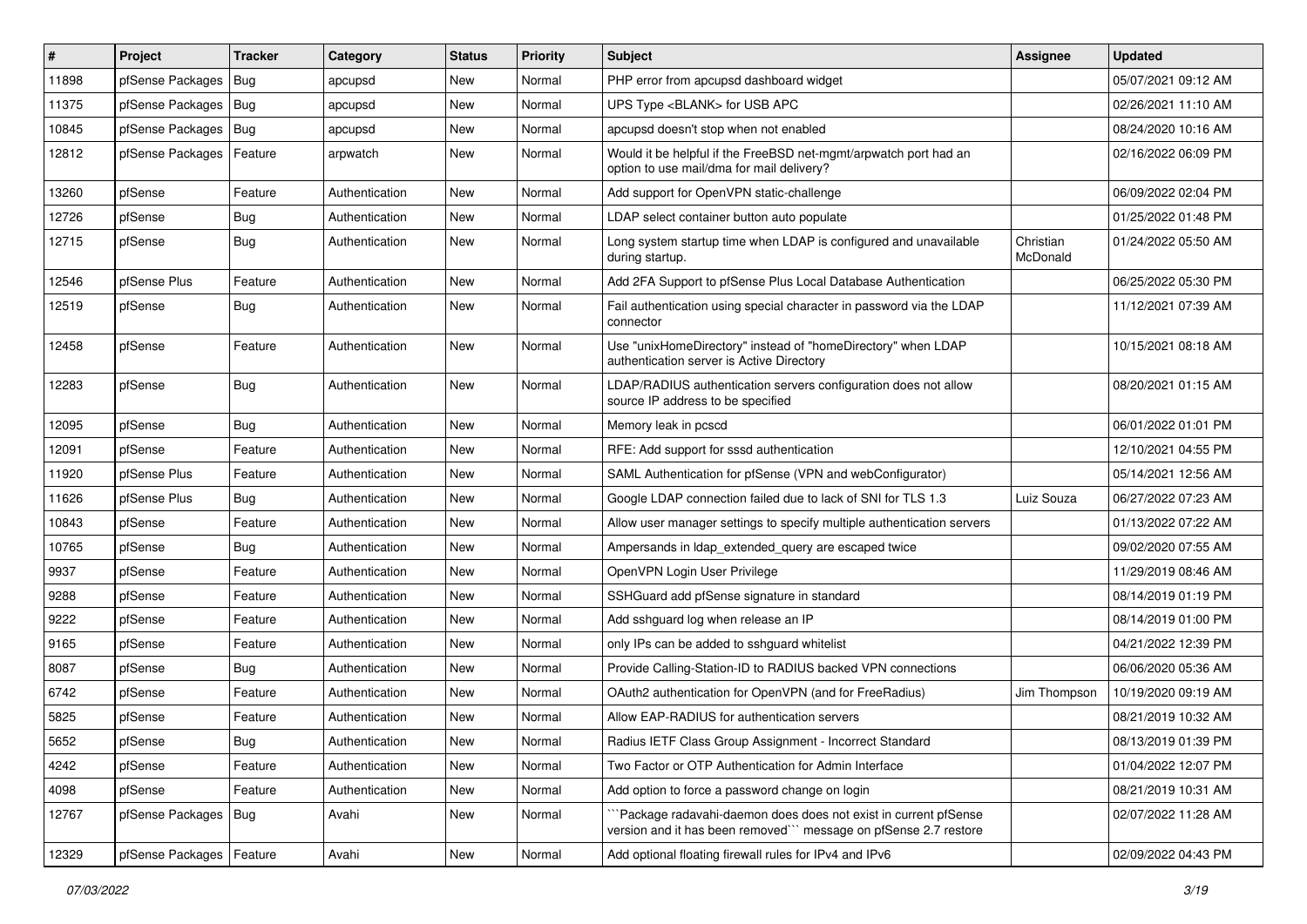| $\vert$ # | Project                | <b>Tracker</b> | Category              | <b>Status</b> | Priority | <b>Subject</b>                                                                                        | <b>Assignee</b>        | <b>Updated</b>      |
|-----------|------------------------|----------------|-----------------------|---------------|----------|-------------------------------------------------------------------------------------------------------|------------------------|---------------------|
| 13039     | pfSense Packages       | Feature        | AWS VPC               | <b>New</b>    | Normal   | Handle transit gateway VPNs in the AWS VPN wizard                                                     |                        | 04/11/2022 07:31 AM |
| 9497      | pfSense Packages       | Bug            | <b>AWS VPC</b>        | <b>New</b>    | Normal   | AWS VPN Wizard: WebGUI times out.                                                                     |                        | 11/13/2019 10:07 AM |
| 9495      | pfSense Packages   Bug |                | AWS VPC               | <b>New</b>    | Normal   | AWS VPC VPN wizard produces incorrect config (SHA256 should be<br>SHA1)                               |                        | 08/19/2019 02:45 PM |
| 13132     | pfSense                | Bug            | Backup / Restore      | <b>New</b>    | Normal   | Two SSHDATA Sections in Restored Config Breaks Unit                                                   | Jim Pingle             | 06/29/2022 07:53 AM |
| 12774     | pfSense                | Bug            | Backup / Restore      | <b>New</b>    | Normal   | Picture widget image is not saved in backup                                                           |                        | 04/04/2022 04:48 AM |
| 12553     | pfSense                | Feature        | Backup / Restore      | <b>New</b>    | Normal   | Auto Config Backup: Allow selecting multiple backups for deletion                                     |                        | 02/22/2022 04:27 AM |
| 12249     | pfSense                | <b>Bug</b>     | Backup / Restore      | <b>New</b>    | Normal   | HAProxy causing failed ACB backups                                                                    |                        | 11/15/2021 11:58 PM |
| 11110     | pfSense                | Bug            | Backup / Restore      | New           | Normal   | Backup file should be checked before restoring a specific area                                        |                        | 12/05/2020 02:50 PM |
| 9775      | pfSense                | Feature        | Backup / Restore      | New           | Normal   | AutoConfigBackup - Rolling per day/hour cap on changes, retention<br>policy                           |                        | 09/20/2019 09:19 AM |
| 8076      | pfSense                | <b>Bug</b>     | Backup / Restore      | <b>New</b>    | Normal   | User can easily apply an unusable interface configuration after restore                               |                        | 08/14/2019 10:52 AM |
| 7757      | pfSense                | Bug            | Backup / Restore      | New           | Normal   | Auto Config Backup fails to upload unless Default Gateway is up                                       |                        | 08/16/2019 12:47 PM |
| 4681      | pfSense                | Feature        | Backup / Restore      | <b>New</b>    | Normal   | AutoConfigBackup make a way to easily download a saved backup                                         |                        | 08/16/2019 12:46 PM |
| 3697      | pfSense                | Feature        | Backup / Restore      | New           | Normal   | New backup/restore area: Certificates                                                                 |                        | 03/11/2017 11:30 AM |
| 3696      | pfSense                | Feature        | Backup / Restore      | <b>New</b>    | Normal   | Multiple items backup/restore                                                                         |                        | 06/06/2014 02:33 PM |
| 1367      | pfSense                | Feature        | Backup / Restore      | New           | Normal   | Input validation on partial config restores                                                           |                        | 03/21/2011 01:16 AM |
| 286       | pfSense                | Feature        | Backup / Restore      | <b>New</b>    | Normal   | Backup/restore users individually                                                                     |                        | 01/09/2021 03:48 PM |
| 11634     | pfSense Packages       | Regression     | <b>BIND</b>           | <b>New</b>    | Normal   | bind hangs when pfsense is reconnecting as an openvpn client to a TUN<br>openvpn server               |                        | 03/14/2021 07:23 AM |
| 10693     | pfSense Packages       | Bug            | <b>BIND</b>           | <b>New</b>    | Normal   | pfSense Bind Zone Editor UI does not update zone serial number when<br>a change is made               |                        | 09/01/2021 12:51 AM |
| 8199      | pfSense Packages       | Feature        | <b>BIND</b>           | New           | Normal   | Support reordering and/or sort alphabetically across BIND package                                     |                        | 12/12/2017 02:05 AM |
| 8197      | pfSense Packages       | <b>Bug</b>     | <b>BIND</b>           | <b>New</b>    | Normal   | BIND UI fails to properly update zone with inline DNSSEC signing<br>enabled                           |                        | 02/18/2019 05:23 PM |
| 8146      | pfSense Packages       | Feature        | <b>BIND</b>           | <b>New</b>    | Normal   | Zone Domain Records more powerfull for BIND Zones                                                     |                        | 08/13/2019 09:39 AM |
| 13332     | pfSense Plus           | Bug            | Build / Release       | <b>New</b>    | Normal   | HAProxy Broken after v22.05 and HAProxy v0.61 3                                                       |                        | 07/02/2022 11:34 PM |
| 12782     | pfSense                | Todo           | Build / Release       | <b>New</b>    | Normal   | Disable compatibility flag                                                                            | <b>Brad Davis</b>      | 06/28/2022 12:01 PM |
| 4472      | pfSense                | Feature        | Build / Release       | <b>New</b>    | Normal   | Cryptographically sign every (sub-)release                                                            |                        | 08/13/2019 12:53 PM |
| 13323     | pfSense                | Bug            | Captive Portal        | <b>New</b>    | Normal   | Captive Portal breaks policy based routing for mac address bypassed<br>clients after upgrade to 22.05 | <b>Kristof Provost</b> | 06/30/2022 09:46 AM |
| 12730     | pfSense                | Bug            | Captive Portal        | <b>New</b>    | Normal   | RADIUS accounting does not work if WAN is down                                                        |                        | 01/26/2022 05:13 AM |
| 12648     | pfSense                | Bug            | Captive Portal        | <b>New</b>    | Normal   | Undocumented variables 'listenporthttp' and 'listenporthttps'                                         |                        | 12/28/2021 10:44 AM |
| 12467     | pfSense                | <b>Bug</b>     | <b>Captive Portal</b> | <b>New</b>    | Normal   | CP error on client disconnect after reboot                                                            |                        | 10/17/2021 05:35 AM |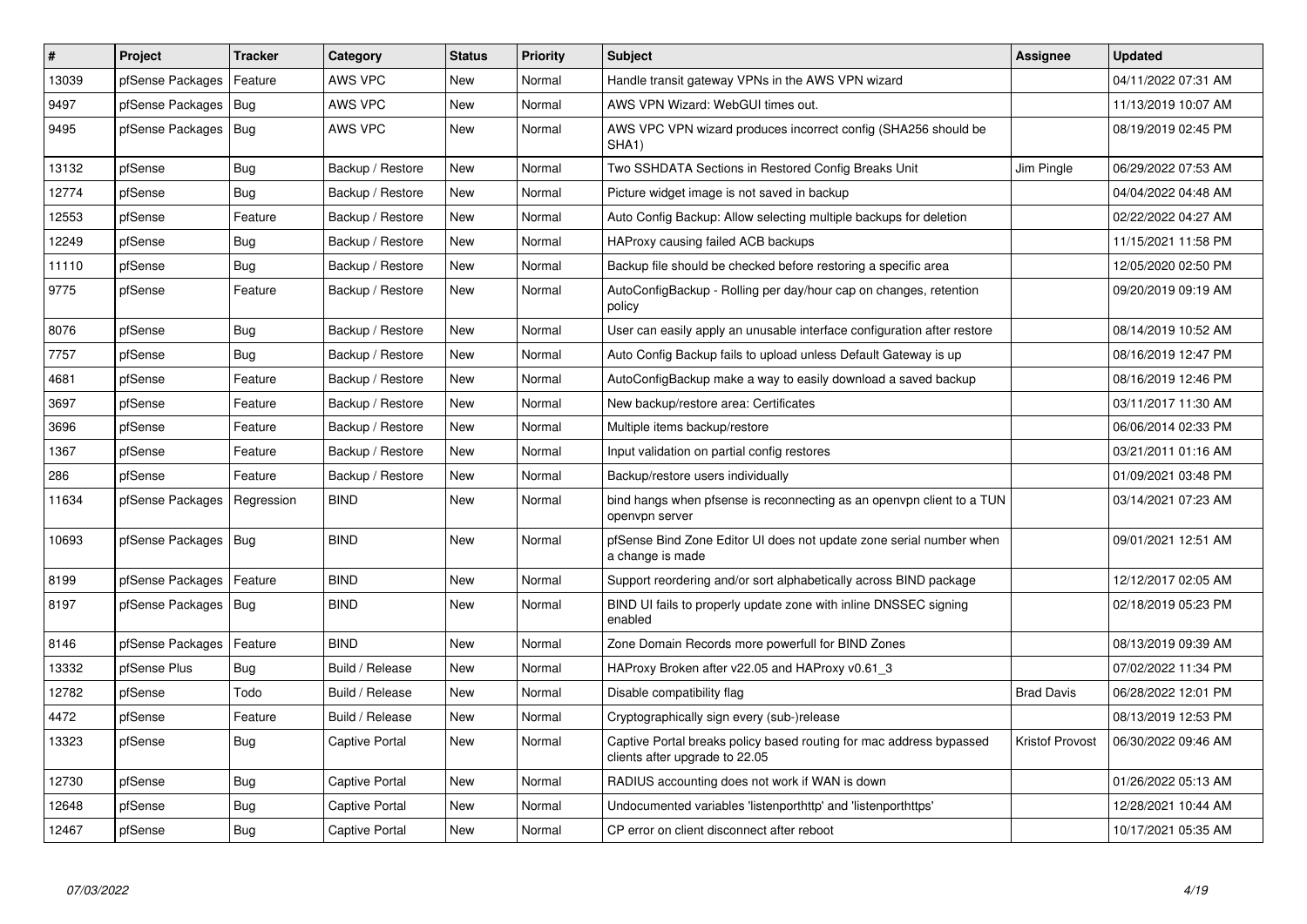| #     | Project      | <b>Tracker</b> | Category              | <b>Status</b> | <b>Priority</b> | <b>Subject</b>                                                                                       | Assignee             | <b>Updated</b>      |
|-------|--------------|----------------|-----------------------|---------------|-----------------|------------------------------------------------------------------------------------------------------|----------------------|---------------------|
| 12357 | pfSense      | Bug            | <b>Captive Portal</b> | New           | Normal          | Captive Portal popup Logout button loads full login page in popup when<br>clicked                    |                      | 10/27/2021 12:10 PM |
| 11379 | pfSense      | Feature        | <b>Captive Portal</b> | New           | Normal          | <b>Template Roll Printer</b>                                                                         |                      | 02/07/2021 05:26 AM |
| 11189 | pfSense      | Feature        | <b>Captive Portal</b> | New           | Normal          | Captive Portal - Tarpit option                                                                       |                      | 12/23/2020 06:44 PM |
| 9627  | pfSense      | Feature        | <b>Captive Portal</b> | <b>New</b>    | Normal          | Captive Portal only shows authenticated users                                                        |                      | 08/14/2019 02:48 PM |
| 7971  | pfSense      | Feature        | <b>Captive Portal</b> | New           | Normal          | Allow import, export and synchronization of MACs under Captive Portal<br>service                     |                      | 10/19/2017 04:56 AM |
| 6956  | pfSense      | Feature        | Captive Portal        | New           | Normal          | Allow more control over concurrent logins                                                            |                      | 11/23/2016 12:01 PM |
| 3377  | pfSense      | Feature        | <b>Captive Portal</b> | New           | Normal          | OAuth2 authentication in captive portal                                                              | Jim Thompson         | 10/19/2020 09:13 AM |
| 3053  | pfSense      | Feature        | <b>Captive Portal</b> | New           | Normal          | Automatically add DHCP static addresses to CP passthru-mac                                           |                      | 06/21/2013 11:54 AM |
| 2963  | pfSense      | Feature        | <b>Captive Portal</b> | New           | Normal          | Captive Portal MAC authentication request                                                            |                      | 08/22/2017 09:09 PM |
| 2573  | pfSense      | Feature        | <b>Captive Portal</b> | New           | Normal          | Captive Portal support of RADIUS POD (Packet of Disconnect)                                          |                      | 10/17/2016 03:14 AM |
| 2025  | pfSense      | Feature        | <b>Captive Portal</b> | <b>New</b>    | Normal          | Captive Portal: Easy accessible Logout page instead of Logout pop-up<br>window                       |                      | 02/06/2016 04:59 AM |
| 1924  | pfSense      | Feature        | <b>Captive Portal</b> | New           | Normal          | Ability of CP's allowed IP addresses to use aliases                                                  |                      | 07/26/2018 04:28 AM |
| 1831  | pfSense      | Feature        | <b>Captive Portal</b> | New           | Normal          | Captive portal IPv6 support                                                                          | Reid<br>Linnemann    | 06/28/2022 12:01 PM |
| 1675  | pfSense      | Bug            | <b>Captive Portal</b> | New           | Normal          | Captive portal logout problems with pop-up blockers.                                                 | <b>Jared Dillard</b> | 03/28/2016 01:37 PM |
| 385   | pfSense      | Feature        | <b>Captive Portal</b> | New           | Normal          | Reverse captive portal                                                                               |                      | 08/13/2019 12:23 PM |
| 8567  | pfSense      | Bug            | CARP                  | New           | Normal          | Using IPv6 VIP alias for services may affect CARP IPv6 VIP work                                      |                      | 06/12/2018 01:26 PM |
| 8566  | pfSense      | Bug            | CARP                  | New           | Normal          | Wrong IPv6 source in NS request in case using of IPv6 alias                                          |                      | 06/12/2018 01:26 PM |
| 8100  | pfSense      | Bug            | CARP                  | New           | Normal          | pfsync Initially Deletes States on Primary for Connections Established<br>through Secondary          | Luiz Souza           | 02/08/2022 12:59 PM |
| 5849  | pfSense      | Bug            | CARP                  | New           | Normal          | Routing fail on CARP IPsec                                                                           |                      | 12/18/2021 04:41 PM |
| 2218  | pfSense      | Feature        | CARP                  | New           | Normal          | Ability to delay CARP master status at boot time                                                     |                      | 03/03/2021 11:57 AM |
| 2099  | pfSense      | Todo           | CARP                  | New           | Normal          | Remove "queue" from CARP traffic                                                                     |                      | 01/19/2012 10:59 AM |
| 13305 | pfSense      | Feature        | Certificates          | New           | Normal          | Certificate Revocation page should show expiration date                                              |                      | 06/27/2022 10:26 AM |
| 12737 | pfSense      | Bug            | Certificates          | New           | Normal          | CApath is not defined by default in curl                                                             |                      | 06/28/2022 12:01 PM |
| 11203 | pfSense      | <b>Bug</b>     | Certificates          | New           | Normal          | certificate manager very slow                                                                        |                      | 12/31/2020 11:57 AM |
| 2276  | pfSense      | Feature        | Certificates          | New           | Normal          | Remote CRL fetch support                                                                             |                      | 02/06/2016 04:14 AM |
| 1268  | pfSense      | Feature        | Certificates          | New           | Normal          | Allow mass renewing of certs                                                                         |                      | 11/01/2019 03:17 PM |
| 12402 | pfSense Docs | Todo           | Configuration         | New           | Normal          | Feedback on Configuration - Advanced Configuration Options -<br>Notifications                        |                      | 09/24/2021 12:46 AM |
| 12098 | pfSense Docs | Correction     | Configuration         | New           | Normal          | Feedback on pfSense Configuration Recipes - Accessing a<br><b>CPE/Modem from Inside the Firewall</b> |                      | 07/02/2021 02:30 AM |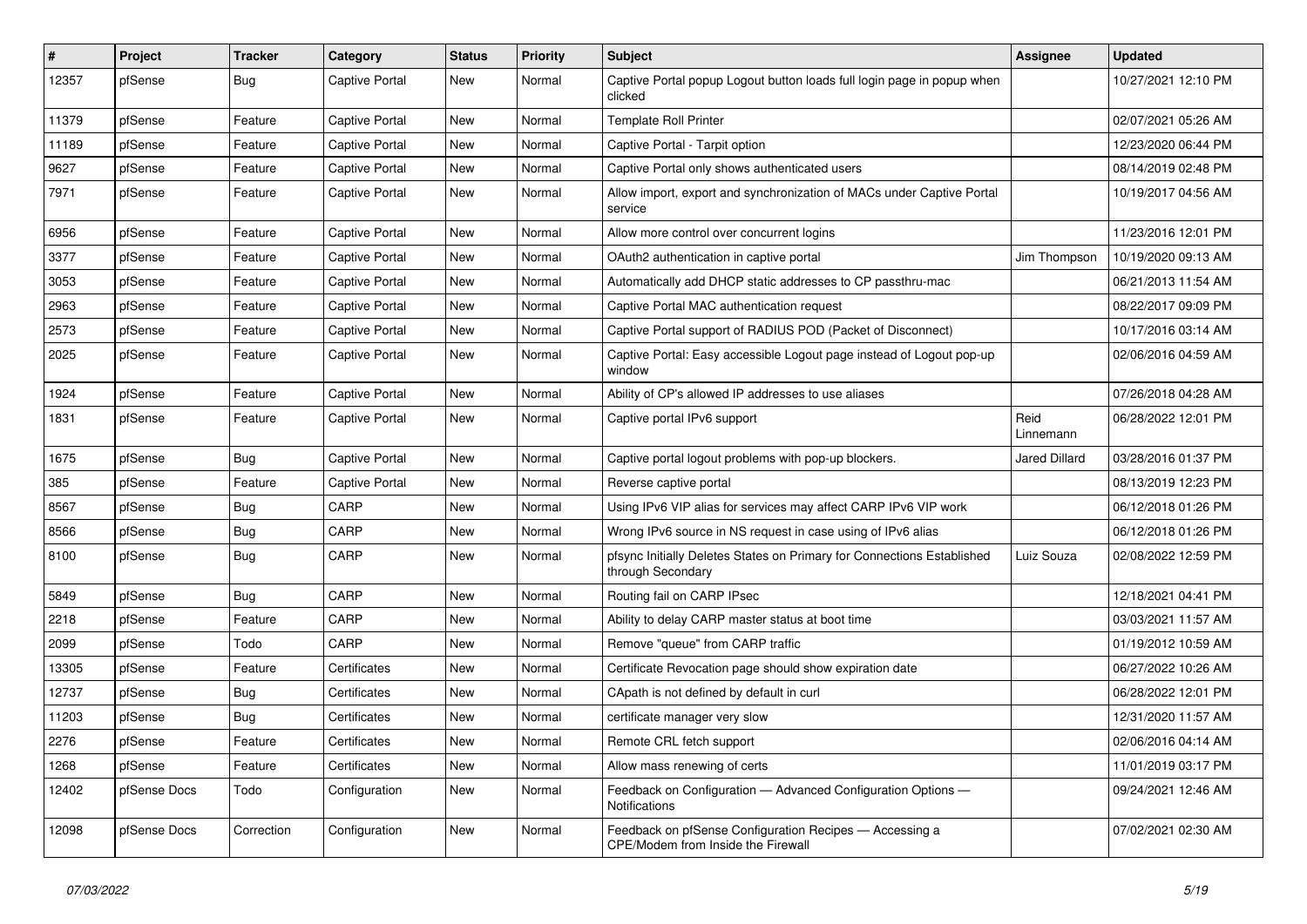| ∦     | Project          | <b>Tracker</b>     | Category                 | <b>Status</b> | <b>Priority</b> | Subject                                                                                                               | <b>Assignee</b> | <b>Updated</b>      |
|-------|------------------|--------------------|--------------------------|---------------|-----------------|-----------------------------------------------------------------------------------------------------------------------|-----------------|---------------------|
| 13288 | pfSense          | Bug                | Configuration<br>Backend | <b>New</b>    | Normal          | Encode FreeRADIUS Custom Options                                                                                      |                 | 06/20/2022 10:36 AM |
| 13287 | pfSense          | Feature            | Configuration<br>Backend | New           | Normal          | Encode OpenVPN Custom Options                                                                                         |                 | 06/20/2022 10:33 AM |
| 12483 | pfSense          | <b>Bug</b>         | Configuration<br>Backend | <b>New</b>    | Normal          | GUI creates inconsistent config.xml                                                                                   |                 | 10/23/2021 06:48 AM |
| 10833 | pfSense          | <b>Bug</b>         | Configuration<br>Backend | <b>New</b>    | Normal          | unbound exits on configuration error when link status flaps on LAN<br>interface                                       |                 | 08/13/2020 11:53 PM |
| 6398  | pfSense          | Bug                | Configuration<br>Backend | <b>New</b>    | Normal          | If config cannot be loaded due to corruption or bug, it isn't handled<br>gracefully (just stops)                      |                 | 08/13/2019 01:23 PM |
| 5902  | pfSense          | Todo               | Configuration<br>Backend | <b>New</b>    | Normal          | Use a common place for default values                                                                                 |                 | 08/13/2019 12:53 PM |
| 3895  | pfSense          | Feature            | Configuration<br>Backend | <b>New</b>    | Normal          | Timeout for "Apply change"                                                                                            |                 | 01/25/2021 08:07 AM |
| 13249 | pfSense          | Bug                | Console Menu             | <b>New</b>    | Normal          | Running playback comands multiple times results in PHP error                                                          |                 | 06/06/2022 07:02 AM |
| 7747  | pfSense          | Feature            | Console Menu             | <b>New</b>    | Normal          | Minor UI Tweak: Make hitting enter on the console (esp via SSH) should<br>not log you out, but simply redraw the menu |                 | 08/01/2017 04:03 PM |
| 6469  | pfSense          | Feature            | Console Menu             | <b>New</b>    | Normal          | Improve help + self documentation in console PHP shell                                                                |                 | 08/13/2019 01:23 PM |
| 2693  | pfSense          | Feature            | Console Menu             | <b>New</b>    | Normal          | Allow mapping mapping non-physical interfaces via console                                                             | Mathieu Simon   | 11/27/2012 03:00 PM |
| 11970 | pfSense Packages | Bug                | Coreboot                 | <b>New</b>    | Normal          | Netgate Firmware Upgrade Doesn't Work on XG-2758                                                                      |                 | 04/21/2022 12:39 PM |
| 13074 | pfSense Plus     | Bug                | Cryptographic<br>Modules | <b>New</b>    | Normal          | AES-GCM with SafeXcel on Netgate 2100 causes MBUF overload                                                            |                 | 06/12/2022 11:14 AM |
| 12658 | pfSense Packages | Feature            | darkstat                 | <b>New</b>    | Normal          | Adding prometheus metrics to darkstat                                                                                 |                 | 05/27/2022 09:44 PM |
| 13325 | pfSense Plus     | Bug                | Dashboard                | <b>New</b>    | Normal          | System Information Widget Reloading                                                                                   |                 | 06/30/2022 12:00 PM |
| 11759 | pfSense          | Bug                | Dashboard                | <b>New</b>    | Normal          | Traffic graphs on dashboard double upload on pppoe links                                                              |                 | 12/30/2021 04:00 AM |
| 10401 | pfSense          | Feature            | Dashboard                | <b>New</b>    | Normal          | Request: ability to sort/separate stopped/running Service(s) on<br>Dashboard -> Services Status widget                |                 | 03/31/2020 04:48 PM |
| 9677  | pfSense          | Bug                | Dashboard                | <b>New</b>    | Normal          | Dashboard hangs when widget needs data from a remote host which is<br>down                                            |                 | 08/13/2019 09:15 AM |
| 7974  | pfSense          | Feature            | Dashboard                | <b>New</b>    | Normal          | ZFS RAID Monitor Not available                                                                                        |                 | 08/20/2019 01:34 PM |
| 7182  | pfSense          | Feature            | Dashboard                | <b>New</b>    | Normal          | Break up System Widget on the Dashboard                                                                               |                 | 08/21/2019 08:59 AM |
| 7113  | pfSense          | <b>Bug</b>         | Dashboard                | New           | Normal          | Interface name in Traffic Graphs                                                                                      |                 | 12/31/2021 05:40 PM |
| 4646  | pfSense          | Feature            | Dashboard                | New           | Normal          | Recover valuable vertical screen real estate in dashboard                                                             |                 | 04/20/2015 07:46 PM |
| 2479  | pfSense          | Feature            | Dashboard                | New           | Normal          | Allow reordering of the traffic graphs on the dashboard                                                               |                 | 06/08/2012 04:13 PM |
| 7244  | pfSense          | Feature            | Developer Tools          | New           | Normal          | Publish pfsense as a Vagrant Basebox                                                                                  |                 | 01/29/2019 04:09 AM |
| 11071 | pfSense Docs     | <b>New Content</b> | <b>DHCP</b>              | New           | Normal          | Feedback on Services - IPv6 Router Advertisements                                                                     | Jim Pingle      | 12/08/2020 09:25 AM |
| 8852  | pfSense Docs     | Correction         | DHCP                     | New           | Normal          | [feedback form] Unclear about "Client Identifier" in a static mapping                                                 | Jim Pingle      | 09/23/2020 02:30 PM |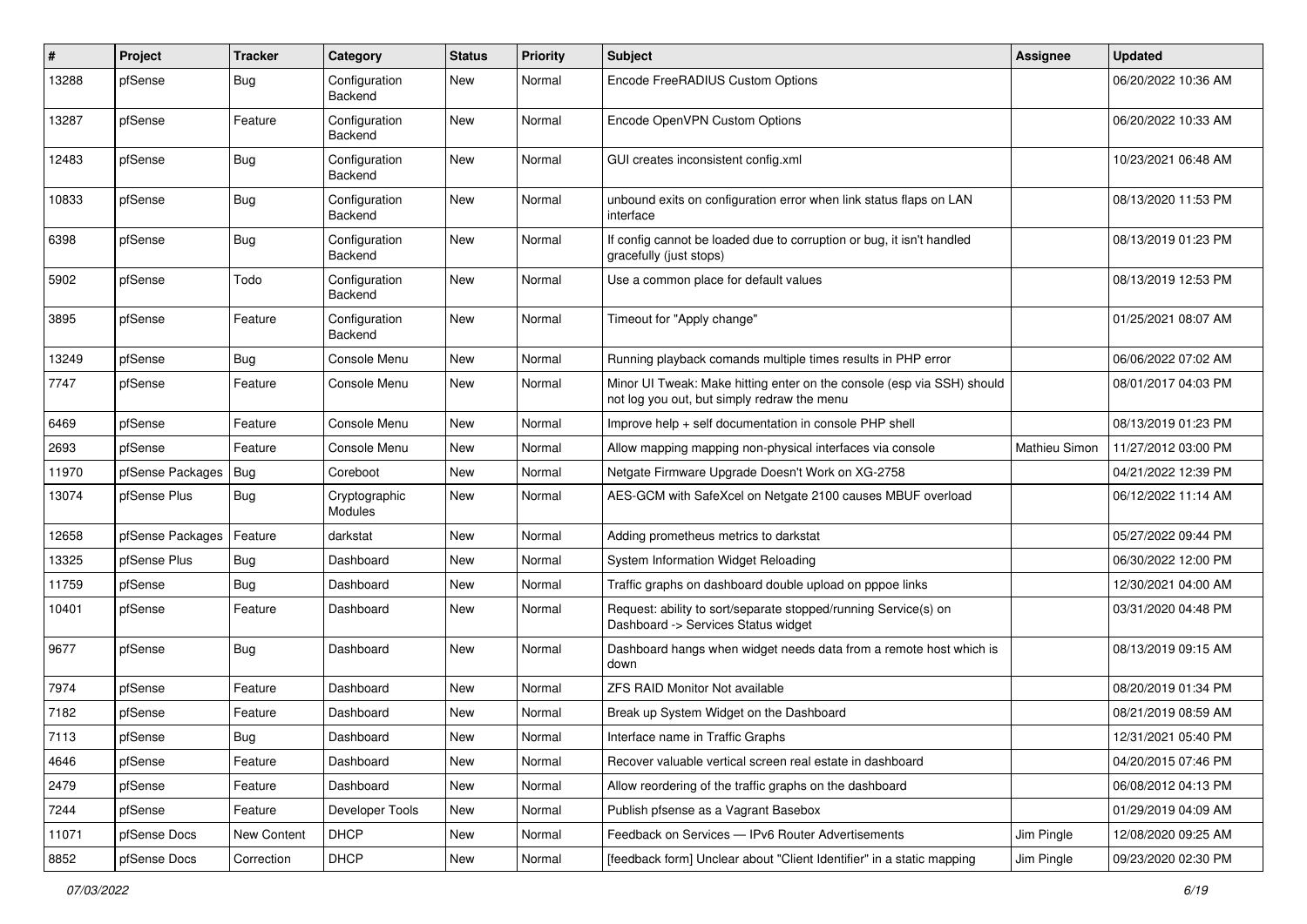| $\pmb{\sharp}$ | Project | <b>Tracker</b> | Category    | <b>Status</b> | Priority | Subject                                                                                            | Assignee            | <b>Updated</b>      |
|----------------|---------|----------------|-------------|---------------|----------|----------------------------------------------------------------------------------------------------|---------------------|---------------------|
| 13273          | pfSense | Bug            | DHCP (IPv4) | New           | Normal   | dhclient can use conflicting recorded leases                                                       |                     | 06/14/2022 11:07 AM |
| 13256          | pfSense | Feature        | DHCP (IPv4) | New           | Normal   | Better handling of duplicate IPs in static DHCP assignments                                        |                     | 06/11/2022 04:51 PM |
| 13217          | pfSense | Bug            | DHCP (IPv4) | New           | Normal   | dhclient using default pid file location which does not exist                                      | <b>Viktor Gurov</b> | 05/26/2022 08:09 AM |
| 12922          | pfSense | Bug            | DHCP (IPv4) | New           | Normal   | Classless static routes received on DHCP WAN can override chosen<br>default gateway                |                     | 03/28/2022 10:08 AM |
| 10345          | pfSense | Feature        | DHCP (IPv4) | New           | Normal   | DHCP lease distinction between online and offline                                                  |                     | 03/16/2020 07:56 AM |
| 9732           | pfSense | Feature        | DHCP (IPv4) | New           | Normal   | System UTC time offset in DHCP Option 2                                                            |                     | 09/06/2019 08:39 PM |
| 9343           | pfSense | Bug            | DHCP (IPv4) | New           | Normal   | diag arp.php times out with large DHCPD leases table                                               |                     | 08/14/2019 01:19 PM |
| 9130           | pfSense | Feature        | DHCP (IPv4) | New           | Normal   | Request ID [#INC-16195]: DHCP - PXE Boot                                                           |                     | 09/10/2020 01:39 PM |
| 8614           | pfSense | Bug            | DHCP (IPv4) | New           | Normal   | Cannot remove Additional BOOTP/DHCP Options                                                        |                     | 08/21/2019 09:15 AM |
| 8330           | pfSense | Feature        | DHCP (IPv4) | New           | Normal   | add options for ddns-local-address statements                                                      |                     | 04/27/2021 12:31 PM |
| 7405           | pfSense | Feature        | DHCP (IPv4) | New           | Normal   | Ability to add dhcp host reservations from "Diagnostics -> ARP table"                              |                     | 10/12/2020 08:22 AM |
| 7172           | pfSense | Bug            | DHCP (IPv4) | New           | Normal   | Sorting by hostname in Services > DHCP Server > LAN should be<br>"natural" (alphanumeric friendly) |                     | 08/20/2019 03:47 PM |
| 6960           | pfSense | Feature        | DHCP (IPv4) | <b>New</b>    | Normal   | Consider replacing ISC DHCP server with KEA DHCP                                                   |                     | 09/24/2020 01:59 PM |
| 6615           | pfSense | Feature        | DHCP (IPv4) | New           | Normal   | new DHCP server option                                                                             |                     | 08/13/2019 01:39 PM |
| 5080           | pfSense | Feature        | DHCP (IPv4) | New           | Normal   | Settings tab under Services>DHCP Server                                                            |                     | 08/13/2019 12:53 PM |
| 4899           | pfSense | Feature        | DHCP (IPv4) | New           | Normal   | Additional BOOTP/DHCP Options should allow a force option                                          |                     | 01/02/2018 02:24 PM |
| 3771           | pfSense | Bug            | DHCP (IPv4) | New           | Normal   | Webinterface and dhcpdcrashes with 500+ static leases                                              |                     | 08/21/2019 09:26 AM |
| 3534           | pfSense | Feature        | DHCP (IPv4) | New           | Normal   | DDNS using arbitrary zone primary                                                                  |                     | 07/08/2014 11:40 AM |
| 3404           | pfSense | Bug            | DHCP (IPv4) | New           | Normal   | DHCP Server Fails to Start on Interfaces that are Slow to Come Online<br>During Boot               |                     | 02/11/2014 05:09 PM |
| 2983           | pfSense | Feature        | DHCP (IPv4) | New           | Normal   | DHCPD: Add vendor-class-identifier and MAC-OIDs                                                    |                     | 05/29/2020 09:24 PM |
| 2774           | pfSense | Feature        | DHCP (IPv4) | New           | Normal   | Extend DHCP Pools code to allow using different subnets                                            |                     | 08/19/2019 10:27 AM |
| 13296          | pfSense | Feature        | DHCP (IPv6) | New           | Normal   | Add support for DHCP6 OPTION_PD_EXCLUDE (RFC 6603)                                                 |                     | 06/24/2022 10:10 PM |
| 13253          | pfSense | Bug            | DHCP (IPv6) | New           | Normal   | 'dhcp6c' is not restarted when applying settings when multiple WANs<br>are configured for DHCP6    |                     | 06/28/2022 12:01 PM |
| 13248          | pfSense | Regression     | DHCP (IPv6) | New           | Normal   | IPv6 Router Advertisements runs when config.xml does not contain an<br>entry for the interface     |                     | 06/05/2022 07:44 PM |
| 13237          | pfSense | Bug            | DHCP (IPv6) | New           | Normal   | dhcp6c script cannot be executed safely                                                            |                     | 06/01/2022 11:20 AM |
| 12823          | pfSense | Bug            | DHCP (IPv6) | New           | Normal   | Multiple DHCP6 WAN connections PPPoE interface 'defached' status                                   |                     | 02/18/2022 05:39 AM |
| 12581          | pfSense | Regression     | DHCP (IPv6) | New           | Normal   | CARP IPv6 assigned address does not get advertised to endpoints with<br>RADV                       |                     | 12/16/2021 02:34 PM |
| 10822          | pfSense | <b>Bug</b>     | DHCP (IPv6) | New           | Normal   | Deprecated IPv6 prefix won't be announced as deprecated to clients                                 |                     | 08/10/2020 09:23 AM |
| 10714          | pfSense | Bug            | DHCP (IPv6) | New           | Normal   | radvd only gives out the prefix of the "first" IPv6 address of an interface                        |                     | 10/06/2020 01:03 PM |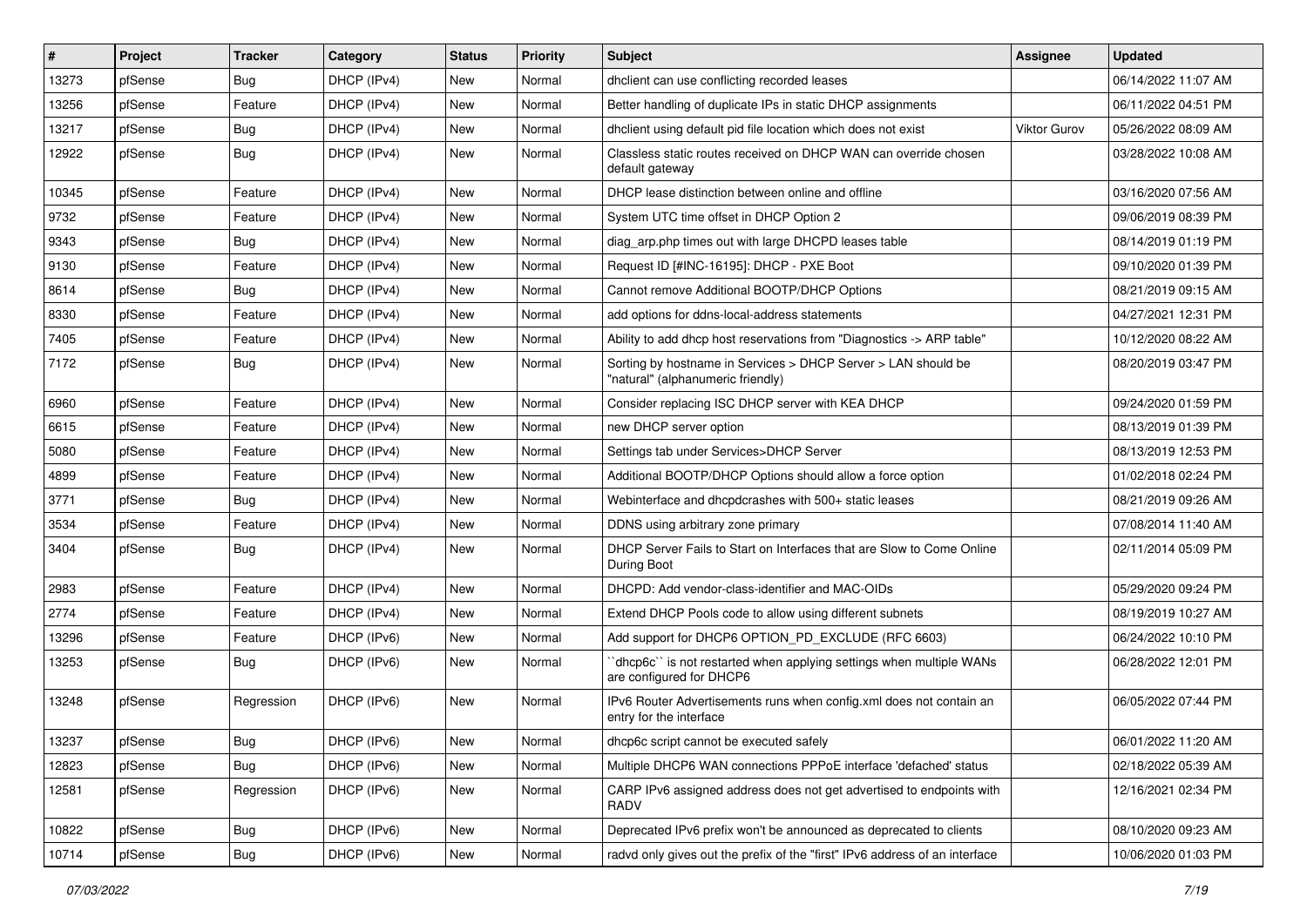| #     | Project      | <b>Tracker</b>     | Category             | <b>Status</b> | <b>Priority</b> | <b>Subject</b>                                                                                                  | <b>Assignee</b> | <b>Updated</b>      |
|-------|--------------|--------------------|----------------------|---------------|-----------------|-----------------------------------------------------------------------------------------------------------------|-----------------|---------------------|
| 9536  | pfSense      | Feature            | DHCP (IPv6)          | <b>New</b>    | Normal          | Support dynamic prefix in DHCPv6 Server                                                                         |                 | 05/25/2022 04:27 AM |
| 7821  | pfSense      | Bug                | DHCP (IPv6)          | <b>New</b>    | Normal          | GIF does not support broadcast                                                                                  |                 | 08/29/2017 10:50 AM |
| 7734  | pfSense      | Bug                | DHCP (IPv6)          | New           | Normal          | Using opton ia pd0 does not renew prefix and prefix get dropped                                                 |                 | 07/31/2017 03:46 AM |
| 6691  | pfSense      | Bug                | DHCP (IPv6)          | New           | Normal          | dhcp6c quits after only two tries if no response was received                                                   |                 | 12/07/2020 04:25 PM |
| 6283  | pfSense      | Feature            | DHCP (IPv6)          | New           | Normal          | Register DHCPv6 leases with DNS resolver                                                                        |                 | 08/21/2019 10:48 AM |
| 6051  | pfSense      | Bug                | DHCP (IPv6)          | New           | Normal          | DHCPv6 Client Failure for additional WAN Address causes<br>2-seconds-service-restart-loop                       |                 | 12/03/2020 01:08 AM |
| 5950  | pfSense      | Feature            | DHCP (IPv6)          | <b>New</b>    | Normal          | DHCPv6 Server support for PD of PD-obtained networks                                                            |                 | 03/04/2016 03:04 AM |
| 3185  | pfSense      | Feature            | DHCP (IPv6)          | New           | Normal          | Accommodate a DHCPv6 failover-like mechanism                                                                    |                 | 11/24/2017 10:44 AM |
| 12508 | pfSense      | <b>Bug</b>         | <b>DHCP Relay</b>    | <b>New</b>    | Normal          | DHCP Relay over VPN                                                                                             |                 | 11/06/2021 11:25 AM |
| 12120 | pfSense      | Feature            | <b>DHCP Relay</b>    | <b>New</b>    | Normal          | Permit several sets of destination DHCP servers in DHCP relay                                                   |                 | 07/11/2021 05:41 PM |
| 11149 | pfSense      | <b>Bug</b>         | <b>DHCP Relay</b>    | <b>New</b>    | Normal          | DHCP relay won't start with DHCP server behind gateway                                                          |                 | 03/22/2021 05:13 AM |
| 10715 | pfSense      | Bug                | <b>DHCP Relay</b>    | New           | Normal          | DHCPv6 relay always uses the "first" IPv6 address of an interface                                               |                 | 06/29/2020 05:01 AM |
| 9680  | pfSense      | Feature            | <b>DHCP Relay</b>    | New           | Normal          | Seperate DHCP Server and relay per interface                                                                    |                 | 02/27/2020 10:47 AM |
| 4680  | pfSense      | <b>Bug</b>         | <b>DHCP Relay</b>    | New           | Normal          | DHCP relay does not work with DHCP server on other end of OpenVPN<br>tunnel                                     |                 | 05/05/2015 06:55 PM |
| 12791 | pfSense Docs | <b>New Content</b> | Diagnostics          | <b>New</b>    | Normal          | Diagnostic Information for Support (pfSense)                                                                    |                 | 02/13/2022 08:49 PM |
| 11856 | pfSense      | Feature            | Diagnostics          | New           | Normal          | Replace/add Alias or DNS names for known LAN addresses in the State<br>table                                    |                 | 04/27/2021 08:01 AM |
| 7590  | pfSense      | Bug                | Diagnostics          | New           | Normal          | diag edit do not save when nothing to sae (in directory browse view)                                            |                 | 05/20/2017 05:04 PM |
| 7589  | pfSense      | Bug                | Diagnostics          | New           | Normal          | diag edit.php old print info box                                                                                |                 | 05/20/2017 05:02 PM |
| 5556  | pfSense      | Feature            | Diagnostics          | New           | Normal          | No error when downloading non-existing file on Diagnostics/Execute                                              |                 | 08/20/2019 03:43 PM |
| 4456  | pfSense      | Feature            | Diagnostics          | New           | Normal          | Packet capture additional filtering options                                                                     |                 | 08/20/2019 03:30 PM |
| 1656  | pfSense      | Feature            | Diagnostics          | New           | Normal          | Teach pfctl to kill states by port number                                                                       |                 | 08/21/2019 09:55 AM |
| 12883 | pfSense Docs | Todo               | <b>DNS</b>           | <b>New</b>    | Normal          | Feedback on Services - DNS Resolver - Host Overrides                                                            |                 | 02/28/2022 07:54 PM |
| 12139 | pfSense      | Feature            | <b>DNS Forwarder</b> | New           | Normal          | Add support in for specifying a DNSMASQ configuration file                                                      |                 | 07/16/2021 09:45 PM |
| 2410  | pfSense      | Feature            | <b>DNS Forwarder</b> | New           | Normal          | Support name based aliasing via CNAMEs or some other mechanism.                                                 |                 | 12/11/2012 09:56 PM |
| 13254 | pfSense      | <b>Bug</b>         | <b>DNS Resolver</b>  | <b>New</b>    | Normal          | DNS resolver does not update "unbound.conf" file during link down<br>events                                     |                 | 06/28/2022 12:01 PM |
| 12612 | pfSense      | Bug                | <b>DNS Resolver</b>  | <b>New</b>    | Normal          | DNS Resolver is restarted during every "rc.newwanip" event                                                      |                 | 06/28/2022 12:01 PM |
| 10624 | pfSense      | <b>Bug</b>         | <b>DNS Resolver</b>  | <b>New</b>    | Normal          | Unbound configuration memory leak with python module + register<br><b>DHCP</b> leases active                    |                 | 02/26/2021 10:27 AM |
| 10342 | pfSense      | <b>Bug</b>         | <b>DNS Resolver</b>  | <b>New</b>    | Normal          | Unbound domain overrides stop resolving periodically. They only<br>resume after the service has been restarted. |                 | 03/13/2020 10:35 AM |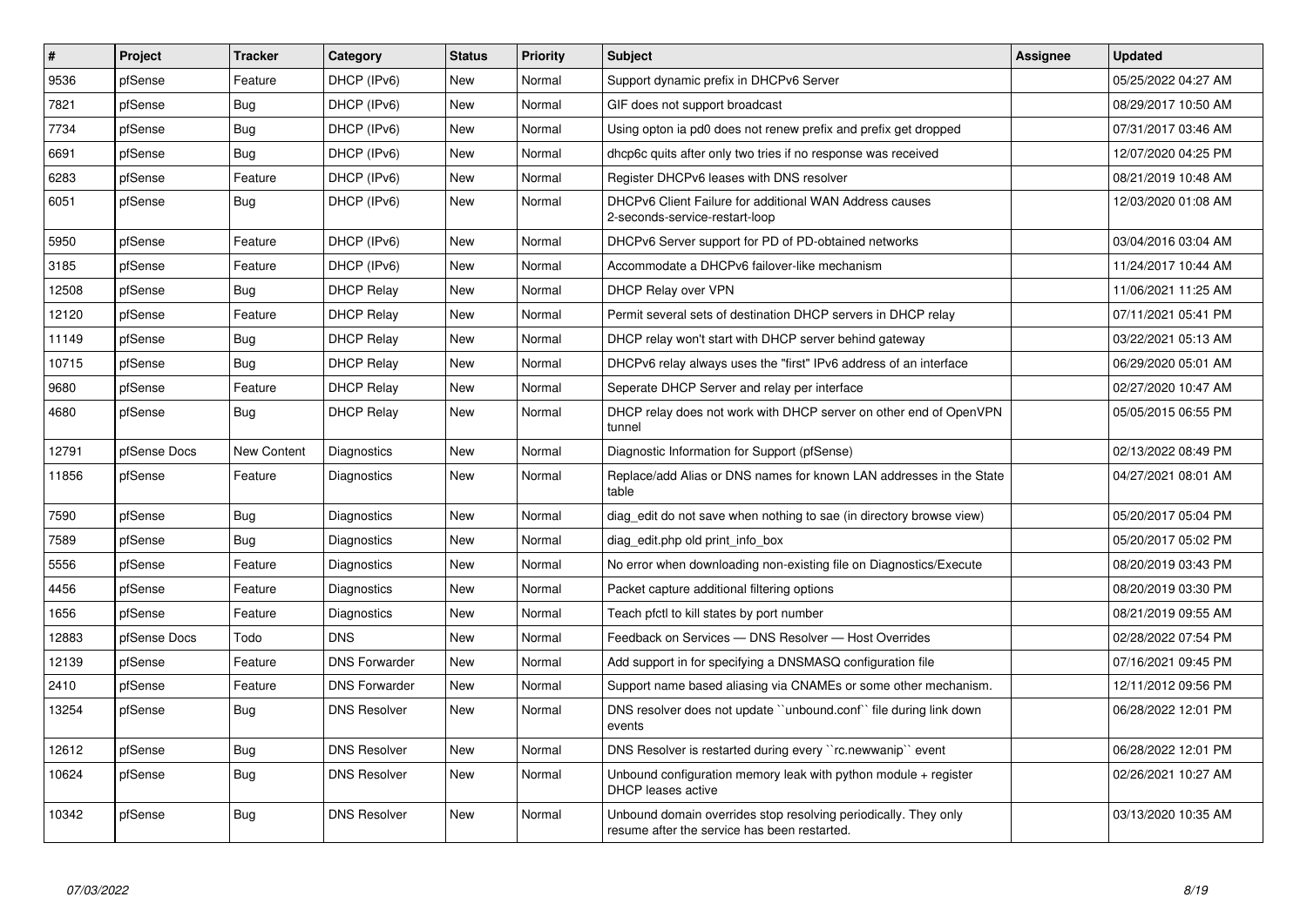| $\vert$ # | Project      | <b>Tracker</b> | Category            | <b>Status</b> | <b>Priority</b> | Subject                                                                                                                       | Assignee   | <b>Updated</b>      |
|-----------|--------------|----------------|---------------------|---------------|-----------------|-------------------------------------------------------------------------------------------------------------------------------|------------|---------------------|
| 10143     | pfSense      | Bug            | <b>DNS Resolver</b> | New           | Normal          | System hostname DNS entry is assigned to the wrong IP on multi-wan<br>setups                                                  |            | 12/31/2019 02:33 PM |
| 9654      | pfSense      | Bug            | <b>DNS Resolver</b> | New           | Normal          | After reboot, the DNS resolver must be restarted before it will advertise<br>the ipv6 DNS address of the router.              |            | 11/20/2020 03:12 AM |
| 9436      | pfSense      | Feature        | <b>DNS Resolver</b> | New           | Normal          | Unbound: enable dnstap support                                                                                                |            | 03/27/2019 07:54 PM |
| 9037      | pfSense      | Bug            | <b>DNS Resolver</b> | <b>New</b>    | Normal          | Unbound not logging to syslog after reboot                                                                                    |            | 10/12/2018 05:09 AM |
| 8236      | pfSense      | Feature        | <b>DNS Resolver</b> | <b>New</b>    | Normal          | Ability to configure "forward-first" and "forward-host" options for more<br>robust domain overrides in DNS Resolver           |            | 12/26/2017 01:26 AM |
| 7852      | pfSense      | Feature        | <b>DNS Resolver</b> | <b>New</b>    | Normal          | Add views support to Unbound GUI                                                                                              |            | 09/11/2017 12:26 PM |
| 7152      | pfSense      | Bug            | <b>DNS Resolver</b> | <b>New</b>    | Normal          | Unbound / DNS Resolver issue if "Register DHCP static mappings in the<br>DNS Resolver" set before wildcard DNS custom options |            | 12/18/2021 04:59 PM |
| 6103      | pfSense      | Feature        | <b>DNS Resolver</b> | <b>New</b>    | Normal          | DNS Resolver Outgoing Interfaces should be able to use Gateway<br>Groups                                                      |            | 10/21/2019 08:02 AM |
| 4798      | pfSense      | Feature        | <b>DNS Resolver</b> | <b>New</b>    | Normal          | Make host and domain overrides available to both DNS Resolver and<br><b>DNS Forwarder</b>                                     |            | 06/29/2015 02:14 AM |
| 1819      | pfSense      | Bug            | <b>DNS Resolver</b> | <b>New</b>    | Normal          | DNS Resolver Not Registering DHCP Server Specified Domain Name                                                                | Luiz Souza | 04/28/2022 01:53 PM |
| 13167     | pfSense      | Bug            | Dynamic DNS         | New           | Normal          | phpDynDNS: DigitalOcean ddns update fails (bad request, invalid<br>character '-' in request_id)                               |            | 06/16/2022 09:30 PM |
| 12848     | pfSense      | Feature        | Dynamic DNS         | New           | Normal          | Evaluation of the DynDNS "Result Match" string                                                                                |            | 02/22/2022 02:01 AM |
| 12602     | pfSense      | Feature        | Dynamic DNS         | New           | Normal          | DHCPv6 should allow DDNS Client updates for hosts                                                                             |            | 12/15/2021 11:00 AM |
| 12063     | pfSense Docs | Todo           | Dynamic DNS         | New           | Normal          | Feedback on Services - Dynamic DNS - Configuring RFC 2136<br>Dynamic DNS updates                                              |            | 06/18/2021 06:24 PM |
| 11177     | pfSense      | Bug            | Dynamic DNS         | New           | Normal          | DDNSv6 not using Check IP Services                                                                                            |            | 12/21/2020 05:02 AM |
| 11147     | pfSense      | Bug            | <b>Dynamic DNS</b>  | <b>New</b>    | Normal          | Domeneshop DynDNS IPv4 and IPv6                                                                                               |            | 12/09/2020 11:47 PM |
| 11084     | pfSense      | Feature        | Dynamic DNS         | New           | Normal          | Dynamic DNS include option to specify virtual IP addresses                                                                    |            | 11/19/2020 01:26 PM |
| 10962     | pfSense      | Feature        | Dynamic DNS         | <b>New</b>    | Normal          | Add Cpanel support for Dynamic DNS Clients                                                                                    |            | 12/28/2020 01:56 PM |
| 10000     | pfSense      | Bug            | Dynamic DNS         | New           | Normal          | Azure Dynamic DNS A and AAAA Records for Apex Zone                                                                            |            | 03/31/2020 09:03 AM |
| 9805      | pfSense      | Bug            | Dynamic DNS         | New           | Normal          | dynDNS cloudflare multiple entries                                                                                            |            | 10/02/2019 04:51 PM |
| 9664      | pfSense      | Bug            | Dynamic DNS         | New           | Normal          | DynDNS and Dual-wan problem with CloudFlare (works with No-Ip)                                                                |            | 08/03/2019 10:00 AM |
| 9504      | pfSense      | Bug            | <b>Dynamic DNS</b>  | New           | Normal          | Multiple Dynamic DNS update notifications for the same interface, not<br>differentiated by the hostname                       |            | 05/07/2019 07:46 AM |
| 9063      | pfSense      | Feature        | Dynamic DNS         | New           | Normal          | Allow dynamic DNS client entry to specify which Check IP service to use                                                       |            | 10/24/2018 11:53 AM |
| 8432      | pfSense      | <b>Bug</b>     | Dynamic DNS         | New           | Normal          | Dynamic DNS Client gives an error that it can't find IPv6 address when<br>WAN interface is a LAGG                             |            | 09/17/2020 05:23 AM |
| 8406      | pfSense      | Bug            | Dynamic DNS         | New           | Normal          | DDNS IPV6 Cloudflare Client does not detect PPOE address                                                                      |            | 03/31/2018 11:56 AM |
| 7418      | pfSense      | Feature        | Dynamic DNS         | New           | Normal          | Dynamic dns should be sorted interface name                                                                                   |            | 08/21/2019 08:58 AM |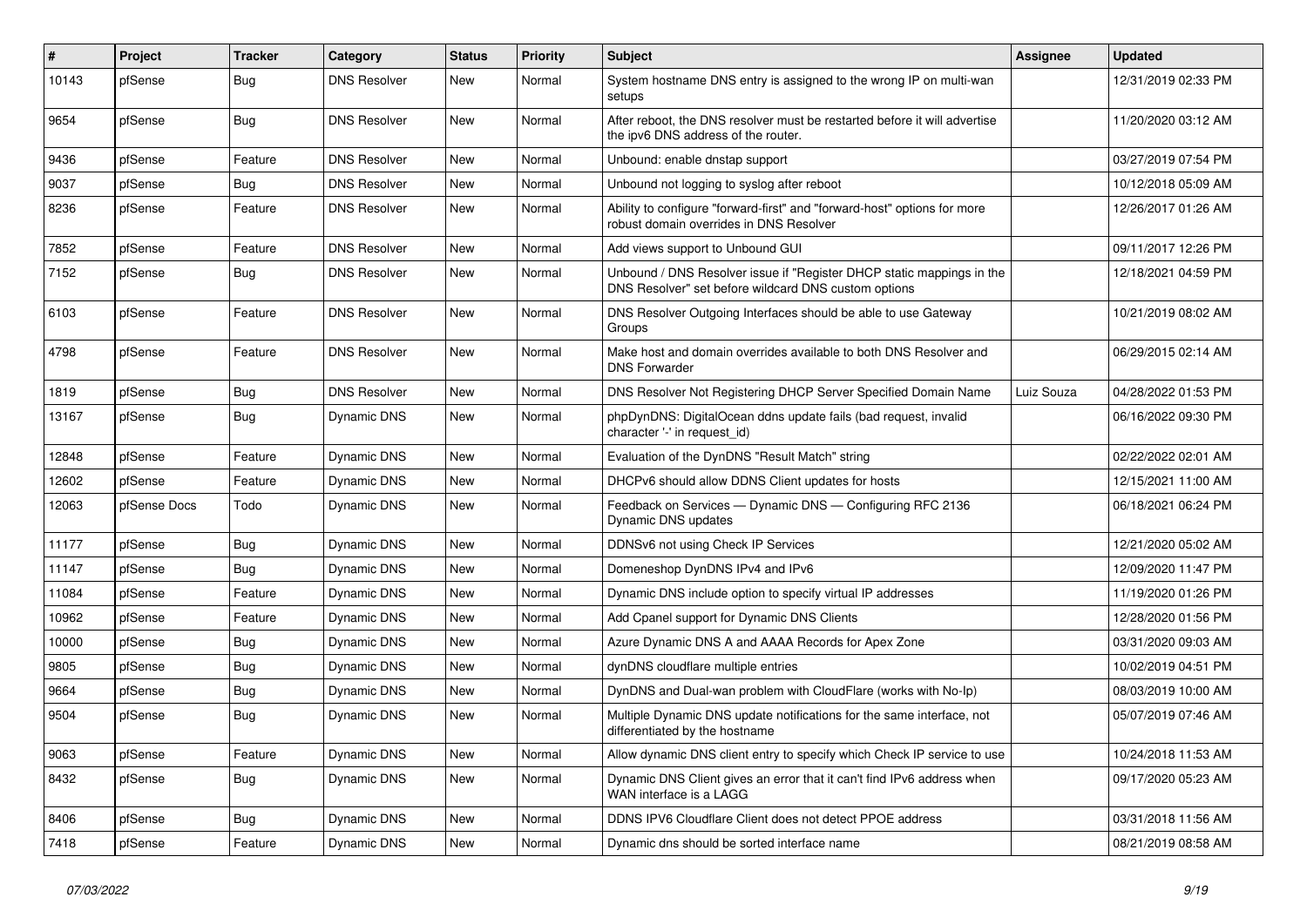| $\vert$ # | Project                    | <b>Tracker</b> | Category              | <b>Status</b> | <b>Priority</b> | <b>Subject</b>                                                                             | Assignee            | <b>Updated</b>      |
|-----------|----------------------------|----------------|-----------------------|---------------|-----------------|--------------------------------------------------------------------------------------------|---------------------|---------------------|
| 7292      | pfSense                    | Feature        | Dynamic DNS           | New           | Normal          | DynamicDNS configuration does not sync to HA secondary                                     |                     | 02/21/2017 04:56 PM |
| 11235     | pfSense Packages           | <b>Bug</b>     | Filer                 | New           | Normal          | Filer run script when "state" unchanged                                                    |                     | 01/08/2021 07:24 AM |
| 11178     | pfSense Packages           | Feature        | Filer                 | New           | Normal          | Filer do not ask what to do with previous filename                                         |                     | 12/31/2020 02:45 AM |
| 13067     | pfSense                    | <b>Bug</b>     | <b>FilterDNS</b>      | <b>New</b>    | Normal          | filterdns resolve interval is twice the intended value                                     |                     | 04/17/2022 07:45 PM |
| 13020     | pfSense Docs               | Todo           | <b>Firewall Rules</b> | New           | Normal          | easyrule command documentation should document permissible<br>wildcards                    | Jim Pingle          | 04/04/2022 08:01 AM |
| 12535     | pfSense Docs               | Correction     | <b>Firewall Rules</b> | New           | Normal          | Negate Rules function does not match the description                                       |                     | 07/01/2022 07:20 AM |
| 12268     | pfSense Docs               | Todo           | <b>Firewall Rules</b> | <b>New</b>    | Normal          | Feedback on Firewall - Aliases                                                             |                     | 08/17/2021 12:55 AM |
| 9685      | pfSense Docs               | Correction     | <b>Firewall Rules</b> | New           | Normal          | Feedback on Firewall - Floating Rules                                                      | Jim Pingle          | 09/23/2020 02:57 PM |
| 11184     | pfSense                    | Bug            | FreeBSD               | New           | Normal          | PF: State policy cannot be configurable                                                    |                     | 02/09/2021 02:43 AM |
| 13284     | pfSense Packages           | Feature        | FreeRADIUS            | New           | Normal          | Option to define "Issuer" in OPT configuration.                                            | Jakob<br>Nordgarden | 06/19/2022 12:10 PM |
| 12982     | pfSense Packages   Bug     |                | FreeRADIUS            | New           | Normal          | FreeRadius RadReply table entries missing from pf                                          |                     | 06/19/2022 05:38 PM |
| 12286     | pfSense Packages           | Bug            | FreeRADIUS            | <b>New</b>    | Normal          | Add support for ntlm auth in LDAP                                                          |                     | 08/20/2021 08:27 AM |
| 12126     | pfSense Packages   Bug     |                | FreeRADIUS            | New           | Normal          | freeradius3 0.15.7 31                                                                      |                     | 10/11/2021 08:21 AM |
| 11802     | pfSense Packages   Bug     |                | FreeRADIUS            | <b>New</b>    | Normal          | FreeRADIUS sync                                                                            |                     | 05/10/2021 04:18 AM |
| 11138     | pfSense Packages   Feature |                | FreeRADIUS            | New           | Normal          | new WebGUI checkboxes needed                                                               |                     | 12/07/2020 08:28 AM |
| 10695     | pfSense Packages   Bug     |                | FreeRADIUS            | New           | Normal          | FreeRadius Accounting skipping MBs after reboot due to power down                          |                     | 06/24/2020 04:49 AM |
| 9704      | pfSense Packages           | Feature        | FreeRADIUS            | New           | Normal          | Enable filter_username                                                                     |                     | 08/27/2019 12:07 PM |
| 8836      | pfSense Packages   Feature |                | FreeRADIUS            | New           | Normal          | Define Idap group vlan assignment in users file                                            |                     | 08/26/2018 07:53 AM |
| 8769      | pfSense Packages   Feature |                | FreeRADIUS            | <b>New</b>    | Normal          | Allow FreeRADIUS users to change their own Passwords and Pins                              |                     | 10/11/2018 11:34 AM |
| 8589      | pfSense Packages   Bug     |                | FreeRADIUS            | New           | Normal          | FreeRadius 0.15.5 2 ignoring tunnelled-reply=no                                            |                     | 02/18/2019 03:40 PM |
| 8516      | pfSense Packages           | Bug            | FreeRADIUS            | New           | Normal          | FreeRADIUS requires settings re-saved after pfSense upgrade                                | Jim Pingle          | 12/31/2021 05:58 PM |
| 8264      | pfSense Packages   Bug     |                | FreeRADIUS            | New           | Normal          | Radiusd restart on WAN change results in freeradius not running (and<br>possible solution) |                     | 04/21/2022 12:39 PM |
| 8224      | pfSense Packages   Feature |                | FreeRADIUS            | New           | Normal          | Add "OU" field to FreeRADIUS page                                                          |                     | 02/21/2018 12:53 AM |
| 8031      | pfSense Packages           | Feature        | FreeRADIUS            | <b>New</b>    | Normal          | FreeRADIUS copy entry function                                                             |                     | 08/16/2019 01:01 PM |
| 7403      | pfSense Packages   Bug     |                | FreeRADIUS            | New           | Normal          | Captive Portal + freeradius2 + MySQL problems with German Umlaut                           |                     | 03/17/2017 09:12 AM |
| 4506      | pfSense Packages   Feature |                | FreeRADIUS            | New           | Normal          | FreeRADIUS groups/hunt groups                                                              |                     | 03/10/2015 08:51 PM |
| 12889     | pfSense Packages   Feature |                | <b>FRR</b>            | New           | Normal          | FRR GUI add set ipv6 next-hop global                                                       |                     | 03/02/2022 06:10 AM |
| 12751     | pfSense Packages   Bug     |                | <b>FRR</b>            | New           | Normal          | Improve FRR route restoration after gateway events                                         |                     | 02/06/2022 11:07 PM |
| 12084     | pfSense Packages   Bug     |                | <b>FRR</b>            | New           | Normal          | libfrr.so.0 error on SG-1100                                                               |                     | 06/26/2021 08:22 AM |
| 11963     | pfSense Packages   Feature |                | <b>FRR</b>            | New           | Normal          | Dynamically change OSPF interface costs on selected interfaces on<br>CARP event            |                     | 05/26/2021 04:13 AM |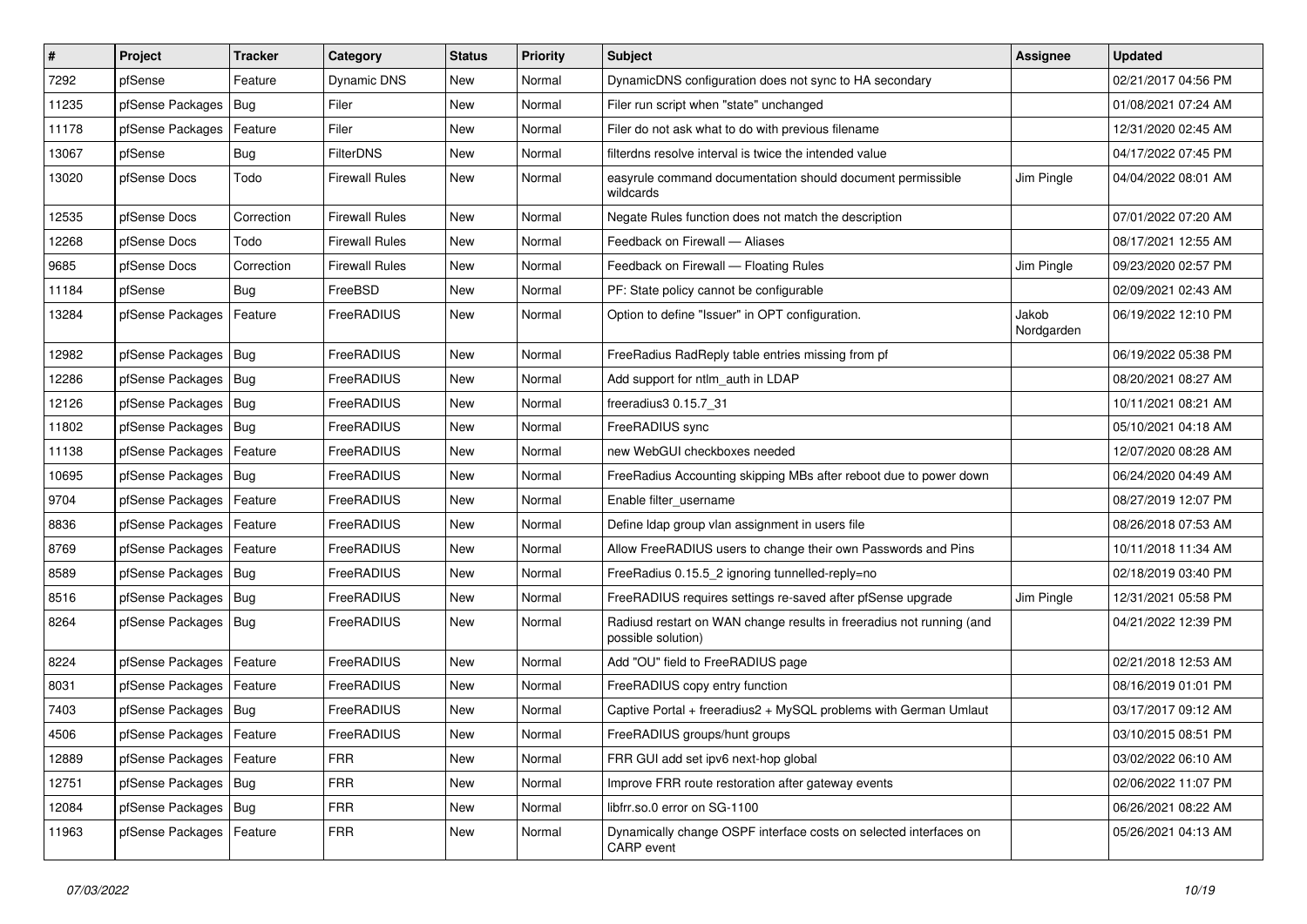| #     | Project                    | <b>Tracker</b> | Category                  | <b>Status</b> | <b>Priority</b> | Subject                                                                                                                                                     | Assignee   | <b>Updated</b>      |
|-------|----------------------------|----------------|---------------------------|---------------|-----------------|-------------------------------------------------------------------------------------------------------------------------------------------------------------|------------|---------------------|
| 11841 | pfSense Packages           | Bug            | <b>FRR</b>                | New           | Normal          | FRR access lists default bahavior changed to permit by default                                                                                              |            | 04/22/2021 09:52 AM |
| 11835 | pfSense Packages   Bug     |                | <b>FRR</b>                | New           | Normal          | FRR OSPF redistributed connected routes disappearing                                                                                                        |            | 04/22/2021 07:11 AM |
| 11823 | pfSense Packages   Feature |                | <b>FRR</b>                | New           | Normal          | Route handling enhancements                                                                                                                                 |            | 04/19/2021 06:23 PM |
| 11703 | pfSense Packages   Feature |                | <b>FRR</b>                | New           | Normal          | add Krill and Routinator support BGP RPKI                                                                                                                   |            | 03/18/2021 07:47 PM |
| 10935 | pfSense Packages   Bug     |                | <b>FRR</b>                | New           | Normal          | FRR 0.6.7-6 - BGPD service recycled IPv6 without Route Map                                                                                                  |            | 12/30/2020 05:00 PM |
| 10653 | pfSense Packages   Feature |                | <b>FRR</b>                | New           | Normal          | Allow to download frr status                                                                                                                                | Jim Pingle | 06/11/2020 01:21 AM |
| 10516 | pfSense Packages   Bug     |                | <b>FRR</b>                | New           | Normal          | <b>FRR Access list</b>                                                                                                                                      |            | 12/06/2020 11:02 PM |
| 10503 | pfSense Packages   Bug     |                | <b>FRR</b>                | New           | Normal          | Flapping any GW in multi-WAN influences restating all IPsec tunnels in<br>FRR which leads to dropping all IPsec VTI static routes and related BGP<br>issues |            | 05/08/2020 07:51 PM |
| 10294 | pfSense Packages   Bug     |                | <b>FRR</b>                | New           | Normal          | FRR Route Counts Incorrect on Status Page                                                                                                                   | Jim Pingle | 02/26/2020 11:08 AM |
| 9545  | pfSense Packages   Feature |                | <b>FRR</b>                | New           | Normal          | Enable MULTIPATH in FRR                                                                                                                                     | Jim Pingle | 09/18/2020 12:52 PM |
| 13242 | pfSense                    | Feature        | <b>Gateway Monitoring</b> | New           | Normal          | Enhancements to static route creation/deletion for dpinger monitor IPs                                                                                      |            | 06/03/2022 11:20 AM |
| 13076 | pfSense                    | Bug            | Gateway Monitoring        | New           | Normal          | Marking a gateway as down does not affect IPsec entries using gateway<br>groups                                                                             |            | 06/28/2022 12:01 PM |
| 12811 | pfSense                    | Bug            | <b>Gateway Monitoring</b> | New           | Normal          | Services are not restarted when PPP interfaces connect                                                                                                      | Jim Pingle | 06/30/2022 03:18 AM |
| 7671  | pfSense                    | Feature        | Gateway Monitoring        | New           | Normal          | Gateway Monitoring Via Custom Script or Telnet.                                                                                                             |            | 09/18/2020 02:59 PM |
| 13328 | pfSense Plus               | <b>Bug</b>     | Gateways                  | New           | Normal          | Wireguard Site-to-Site broken after upgrade to 22.05                                                                                                        |            | 07/03/2022 02:58 AM |
| 13320 | pfSense Plus               | Bug            | Gateways                  | New           | Normal          | IP aliases with a CARP VIP parent are not available as VIP choices for<br>gateway groups                                                                    |            | 06/29/2022 02:03 PM |
| 12942 | pfSense                    | <b>Bug</b>     | Gateways                  | <b>New</b>    | Normal          | Code to kill states for old gateway when reconnecting an interface is<br>incorrect                                                                          | Jim Pingle | 06/28/2022 12:01 PM |
| 12857 | pfSense                    | <b>Bug</b>     | Gateways                  | <b>New</b>    | Normal          | Firewall gateway goes away when making changes to Bridge0 device                                                                                            |            | 02/27/2022 11:20 AM |
| 12764 | pfSense                    | <b>Bug</b>     | Gateways                  | <b>New</b>    | Normal          | VTI gateway status is pending after assigning the VTI interface                                                                                             |            | 02/07/2022 05:41 AM |
| 12077 | pfSense                    | Feature        | Gateways                  | New           | Normal          | Allow stick-connections per gateway group                                                                                                                   |            | 06/24/2021 08:45 AM |
| 10875 | pfSense                    | <b>Bug</b>     | Gateways                  | New           | Normal          | PPP periodic reset does not fully restore gateway group round-robin<br>functionality                                                                        | Luiz Souza | 11/05/2020 07:44 AM |
| 9650  | pfSense                    | <b>Bug</b>     | Gateways                  | New           | Normal          | IPv6 connection drops (ir-)regular on Kabelvodafone (German cable<br>ISP)                                                                                   |            | 07/27/2019 07:14 AM |
| 8343  | pfSense                    | <b>Bug</b>     | Gateways                  | New           | Normal          | Gateway Routes (Default Routes) not removed in Kernel when removed<br>trom GUI                                                                              |            | 05/14/2020 01:22 AM |
| 12570 | pfSense Docs               | Correction     | General                   | New           | Normal          | Active appliance list missing 6100                                                                                                                          |            | 12/06/2021 11:41 AM |
| 10821 | pfSense Docs               | Correction     | General                   | New           | Normal          | Use neutral language alternatives                                                                                                                           | Jim Pingle | 09/23/2020 10:43 AM |
| 12465 | pfSense Packages   Feature |                | haproxy                   | New           | Normal          | Add forwardfor advanced usecases                                                                                                                            |            | 10/16/2021 07:35 PM |
| 12427 | pfSense Packages           | Todo           | haproxy                   | New           | Normal          | ha-proxy: action order in the GUI is not keeped in the resulting ha-proxy<br>configuration                                                                  |            | 10/06/2021 07:02 AM |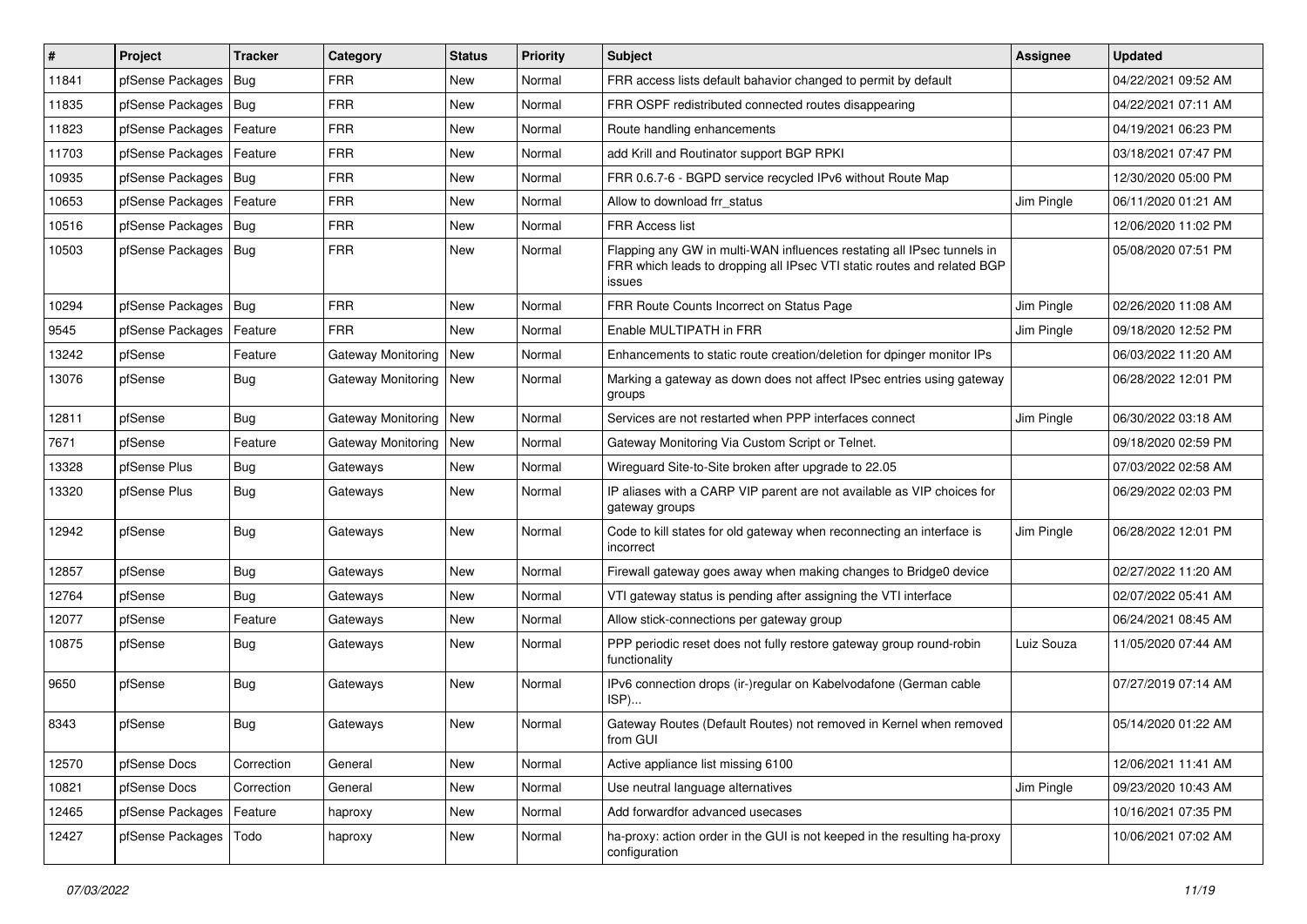| $\vert$ # | Project                    | <b>Tracker</b> | Category           | <b>Status</b> | <b>Priority</b> | <b>Subject</b>                                                                                             | Assignee | <b>Updated</b>      |
|-----------|----------------------------|----------------|--------------------|---------------|-----------------|------------------------------------------------------------------------------------------------------------|----------|---------------------|
| 11036     | pfSense Packages           | Bug            | haproxy            | New           | Normal          | <b>HAproxy ACL</b>                                                                                         |          | 02/11/2022 11:27 AM |
| 9599      | pfSense Packages           | Feature        | haproxy            | <b>New</b>    | Normal          | Support for "peers" in HAproxy                                                                             |          | 06/25/2019 01:47 AM |
| 9500      | pfSense Packages           | Bug            | haproxy            | New           | Normal          | HAproxy does not delete non-applicable action config                                                       |          | 01/18/2022 06:28 AM |
| 9261      | pfSense Packages   Bug     |                | haproxy            | <b>New</b>    | Normal          | haproxy GUI failure                                                                                        |          | 01/08/2019 12:41 PM |
| 9077      | pfSense Packages           | Feature        | haproxy            | <b>New</b>    | Normal          | haproxy UI: Add seperator lines                                                                            |          | 10/29/2018 06:06 AM |
| 8982      | pfSense Packages           | Feature        | haproxy            | New           | Normal          | HAproxy ACL support for map in configuration UI                                                            |          | 06/25/2019 01:49 AM |
| 8902      | pfSense Packages   Bug     |                | haproxy            | New           | Normal          | HAproxy package not use custom DNS for lookup on apply new config                                          |          | 09/16/2018 08:16 AM |
| 8869      | pfSense Packages           | Feature        | haproxy            | New           | Normal          | HAproxy should use RFC 7919 DH parameter files                                                             |          | 10/17/2018 10:46 AM |
| 8232      | pfSense Packages   Feature |                | haproxy            | New           | Normal          | different ssl options based on the sni name                                                                |          | 01/30/2019 10:36 AM |
| 8213      | pfSense Packages           | Bug            | haproxy            | <b>New</b>    | Normal          | acl src file not populated from alias                                                                      |          | 12/21/2017 02:02 PM |
| 8121      | pfSense Packages           | Feature        | haproxy            | New           | Normal          | haproxy, allow to generate backends even they don't seem to be used                                        |          | 11/23/2017 04:04 AM |
| 7686      | pfSense Packages   Feature |                | haproxy            | New           | Normal          | Add option in HAProxy to configure SSL defaults based on the Mozilla<br><b>SSL Configuration Generator</b> |          | 08/16/2019 01:09 PM |
| 7462      | pfSense Packages           | Bug            | haproxy            | New           | Normal          | HAproxy not rebinding properly after WAN DHCP IP change                                                    |          | 01/11/2018 09:15 AM |
| 6861      | pfSense Packages           | <b>Bug</b>     | haproxy            | <b>New</b>    | Normal          | Ha-Proxy duplicated backend used in place of original backend                                              |          | 02/18/2019 05:30 PM |
| 6784      | pfSense Packages           | Bug            | haproxy            | New           | Normal          | HAProxy version .48 will not use URL Table Alias for front end listener                                    |          | 02/18/2019 05:32 PM |
| 12861     | pfSense Docs               | Correction     | Hardware           | New           | Normal          | pfSense hardware tuning guide references obsolete interface loader<br>variable & buffer limits             |          | 02/23/2022 05:31 PM |
| 12659     | pfSense Docs               | Todo           | Hardware           | <b>New</b>    | Normal          | Feedback on Hardware - Hardware Tuning and Troubleshooting - Flow<br>Control for ix                        |          | 01/16/2022 10:22 AM |
| 12597     | pfSense Docs               | New Content    | Hardware           | <b>New</b>    | Normal          | How to reset IPMI settings and password for Netgate appliances                                             |          | 05/07/2022 12:33 PM |
| 12461     | pfSense Docs               | Todo           | Hardware           | New           | Normal          | Improve macOS Serial Command Instructions                                                                  |          | 10/15/2021 03:47 PM |
| 12237     | pfSense Docs               | Todo           | Hardware           | <b>New</b>    | Normal          | Feedback on Hardware - Hardware Tuning and Troubleshooting                                                 |          | 08/10/2021 03:13 AM |
| 13206     | pfSense Plus               | <b>Bug</b>     | Hardware / Drivers | New           | Normal          | SG-3100 LED GPIO hangs                                                                                     |          | 06/11/2022 07:01 PM |
| 13003     | pfSense                    | Bug            | Hardware / Drivers | <b>New</b>    | Normal          | Malicious Driver Detection event on ixl driver                                                             |          | 06/25/2022 05:00 PM |
| 12534     | pfSense Plus               | Feature        | Hardware / Drivers | <b>New</b>    | Normal          | Generate a ISO Image for Remote Restore of pfSense Plus on the<br>XG-1537 and 1541 units with IPMI         |          | 05/30/2022 10:28 AM |
| 12300     | pfSense                    | Feature        | Hardware / Drivers | New           | Normal          | Add Aquantia Atlantic driver to pfsense                                                                    |          | 09/14/2021 06:49 AM |
| 11876     | pfSense                    | Feature        | Hardware / Drivers | <b>New</b>    | Normal          | OpenSSL does not use QAT acceleration on pfSense Plus<br>21.02-RELEASE-p1 or 21.05-DEVELOPMENT             |          | 05/03/2021 08:02 AM |
| 11770     | pfSense Plus               | Bug            | Hardware / Drivers | New           | Normal          | Pantech UML295 USB Modem No Longer Functional                                                              |          | 04/01/2021 11:28 AM |
| 11732     | pfSense Plus               | Feature        | Hardware / Drivers | New           | Normal          | Add VXLAN Support to pfSense Plus                                                                          |          | 03/15/2022 02:35 AM |
| 11731     | pfSense                    | Bug            | Hardware / Drivers | New           | Normal          | Missing support for Realtek USB NICs                                                                       |          | 03/30/2021 04:32 AM |
| 10805     | pfSense                    | Feature        | Hardware / Drivers | New           | Normal          | Intel QAT (QuickAssist) encryption support for PfSense                                                     |          | 07/31/2020 03:13 PM |
| 10584     | pfSense                    | Bug            | Hardware / Drivers | New           | Normal          | SG-3100 with M.2: shutdown instead of reboot                                                               |          | 07/21/2020 03:08 AM |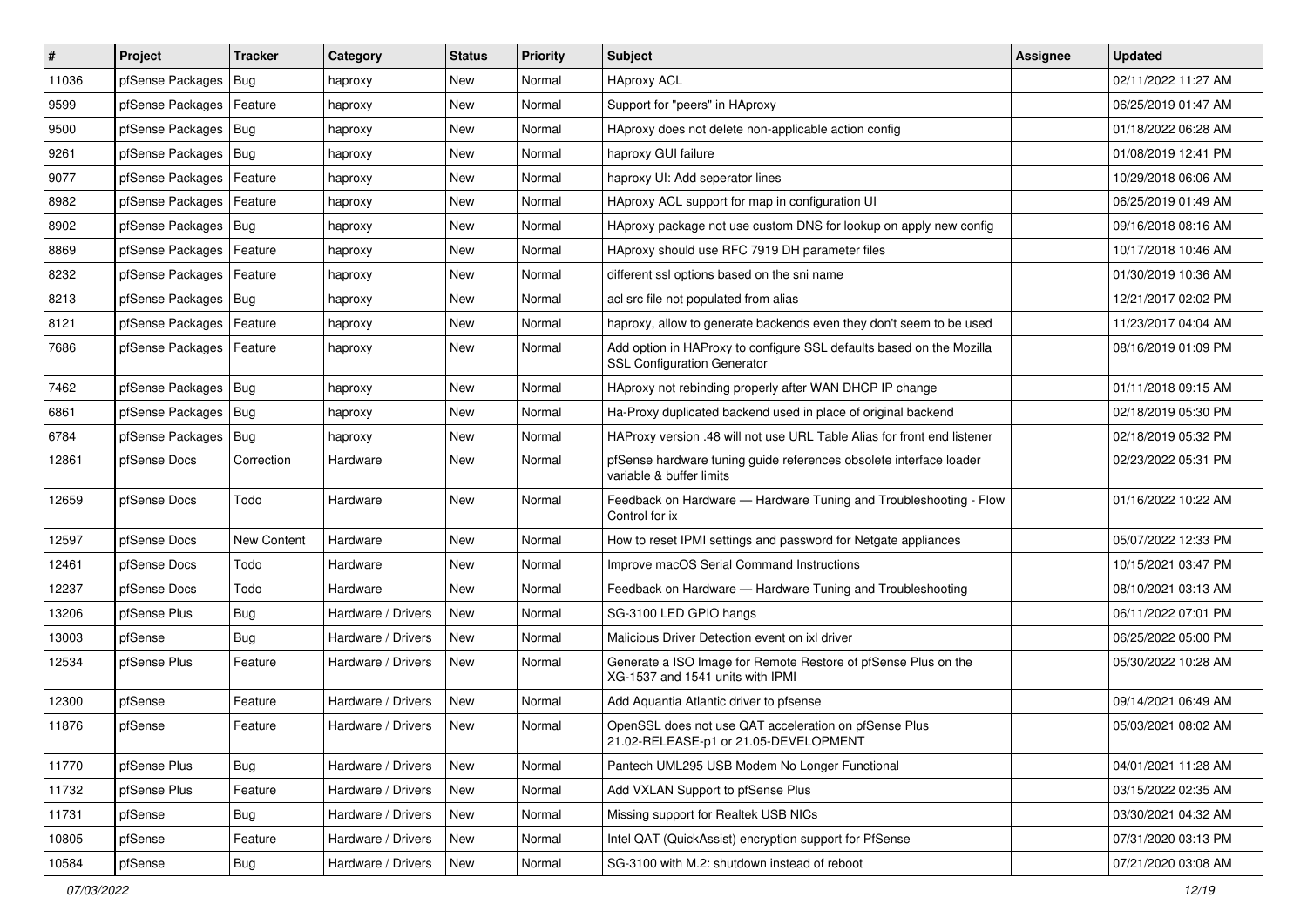| $\vert$ # | Project      | <b>Tracker</b> | Category                   | <b>Status</b> | <b>Priority</b> | <b>Subject</b>                                                                                                          | Assignee      | <b>Updated</b>      |
|-----------|--------------|----------------|----------------------------|---------------|-----------------|-------------------------------------------------------------------------------------------------------------------------|---------------|---------------------|
| 9800      | pfSense      | Feature        | Hardware / Drivers         | <b>New</b>    | Normal          | Add toggle for net.isr.dispatch=deferred in GUI                                                                         |               | 09/29/2019 06:18 AM |
| 8324      | pfSense      | Bug            | Hardware / Drivers         | <b>New</b>    | Normal          | bxe cards require promisc for OSPF                                                                                      | Luiz Souza    | 05/25/2020 03:19 PM |
| 8309      | pfSense      | Feature        | Hardware / Drivers         | <b>New</b>    | Normal          | Include apuled driver to add support for LEDs on PC Engines APU<br>boards                                               | Darryn Storm  | 08/20/2019 08:47 AM |
| 7720      | pfSense      | Feature        | Hardware / Drivers         | <b>New</b>    | Normal          | Add general watchdog kernel modules (like ichwd) and watchdogd<br>support in the GUI.                                   |               | 08/19/2019 01:20 PM |
| 7212      | pfSense      | Feature        | Hardware / Drivers         | New           | Normal          | Provide Driver for SG-1000 Crypto Accelerator                                                                           | Luiz Souza    | 08/20/2019 08:46 AM |
| 6574      | pfSense      | Feature        | Hardware / Drivers         | <b>New</b>    | Normal          | Support USB RNDIS network interfaces                                                                                    |               | 08/20/2019 08:46 AM |
| 12411     | pfSense Docs | Todo           | <b>High Availability</b>   | New           | Normal          | Feedback on High Availability - pfSense XML-RPC Config Sync<br>Overview                                                 |               | 09/29/2021 10:39 AM |
| 11739     | pfSense Docs | New Content    | <b>High Availability</b>   | New           | Normal          | Manual Outbound NAT rules in HA setup                                                                                   |               | 07/09/2021 08:26 AM |
| 11714     | pfSense Docs | New Content    | <b>High Availability</b>   | New           | Normal          | Feedback on Troubleshooting - Troubleshooting High Availability<br><b>DHCP Failover</b>                                 |               | 03/21/2021 05:58 PM |
| 13277     | pfSense      | Bug            | <b>IGMP Proxy</b>          | New           | Normal          | IGMP Proxy webConfigurator Page Always Produces Error                                                                   |               | 06/16/2022 07:50 PM |
| 13276     | pfSense      | <b>Bug</b>     | <b>IGMP Proxy</b>          | New           | Normal          | IGMP Proxy Error Message for Logging Links to System Log Instead of<br>Routing Log                                      |               | 06/16/2022 07:48 PM |
| 12079     | pfSense      | Bug            | <b>IGMP Proxy</b>          | New           | Normal          | IGMPProxy: kernel panic, Sleeping thread owns a non-sleepable lock                                                      | Mateusz Guzik | 06/28/2022 12:01 PM |
| 11954     | pfSense      | Feature        | <b>IGMP Proxy</b>          | <b>New</b>    | Normal          | Multicast limits                                                                                                        |               | 05/25/2021 12:36 AM |
| 11953     | pfSense      | Bug            | <b>IGMP Proxy</b>          | New           | Normal          | XG-1541 crashes when igmpproxy is enabled and network interfaces<br>status change                                       |               | 05/24/2021 04:55 PM |
| 10150     | pfSense      | <b>Bug</b>     | <b>IGMP Proxy</b>          | <b>New</b>    | Normal          | IGMP Proxy does not scale to hundreds of streams                                                                        |               | 01/03/2020 02:56 AM |
| 9338      | pfSense      | Bug            | <b>IGMP Proxy</b>          | <b>New</b>    | Normal          | igmpproxy ignoring downstream vlan interface                                                                            |               | 02/22/2019 03:48 AM |
| 8711      | pfSense      | Bug            | <b>IGMP Proxy</b>          | New           | Normal          | igmpproxy with PPPoE Interfaces                                                                                         |               | 07/28/2018 09:21 AM |
| 3862      | pfSense      | Feature        | <b>IGMP Proxy</b>          | <b>New</b>    | Normal          | Allow configuration of IGMP proxy's 'quickleave' parameter from the web<br>interface                                    |               | 04/05/2016 03:24 AM |
| 3382      | pfSense      | Bug            | <b>IGMP Proxy</b>          | New           | Normal          | IGMPPROXY fails with more than 32 interfaces                                                                            |               | 07/12/2016 11:01 PM |
| 13108     | pfSense Docs | Todo           | Installation /<br>Upgrades | New           | Normal          | ZFS filesystem implications                                                                                             | Jim Pingle    | 04/27/2022 03:18 PM |
| 12974     | pfSense Plus | Bug            | Installer                  | New           | Normal          | Typing anything into 1100/2100 recovery installer causes process to<br>stop                                             |               | 06/05/2022 04:10 PM |
| 12960     | pfSense      | <b>Bug</b>     | Installer                  | New           | Normal          | VGA installer image defaults to serial console, serial console is default in<br><b>GUI settings</b>                     |               | 06/28/2022 12:01 PM |
| 12367     | pfSense      | Todo           | Installer                  | New           | Normal          | ZFS: Do not show memstick disk on target list                                                                           |               | 09/13/2021 07:37 AM |
| 11363     | pfSense      | <b>Bug</b>     | Installer                  | New           | Normal          | Clean Install 2.5.0 fails due to hardware incompability                                                                 |               | 02/04/2021 11:06 AM |
| 8401      | pfSense      | <b>Bug</b>     | Installer                  | New           | Normal          | Issues related to keys representing alphabetic characters specific to<br>Scandinavian languages and to some other keys. |               | 03/30/2018 11:06 AM |
| 7541      | pfSense      | Feature        | Installer                  | New           | Normal          | ZFS Install, add hot spare option                                                                                       |               | 08/14/2019 09:32 AM |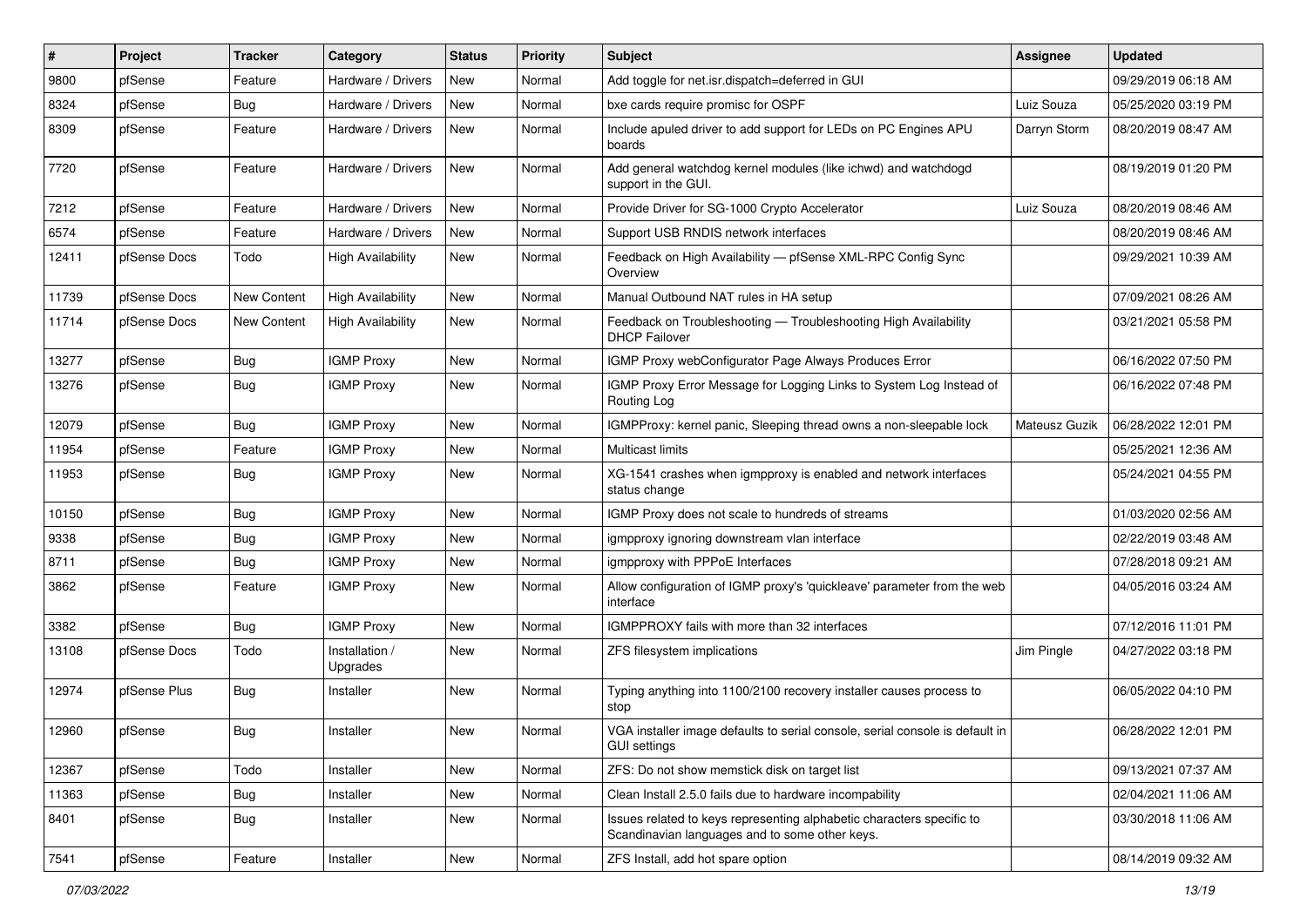| #     | Project | <b>Tracker</b> | Category   | <b>Status</b> | <b>Priority</b> | Subject                                                                                                                                                                                         | <b>Assignee</b>     | <b>Updated</b>      |
|-------|---------|----------------|------------|---------------|-----------------|-------------------------------------------------------------------------------------------------------------------------------------------------------------------------------------------------|---------------------|---------------------|
| 6457  | pfSense | Feature        | Installer  | New           | Normal          | Allow ability to configure AWS EC2 AMI via userdata                                                                                                                                             |                     | 09/21/2020 02:54 PM |
| 13279 | pfSense | <b>Bug</b>     | Interfaces | <b>New</b>    | Normal          | DHCP config override affects Gateway installation.                                                                                                                                              |                     | 06/17/2022 07:25 AM |
| 13228 | pfSense | Bug            | Interfaces | New           | Normal          | Recovering interface gateway may not be added back into gateway<br>groups and rules when expected                                                                                               | Jim Pingle          | 06/29/2022 04:31 PM |
| 13225 | pfSense | Bug            | Interfaces | <b>New</b>    | Normal          | Bridges with QinQ interfaces not properly set up at boot                                                                                                                                        | Viktor Gurov        | 06/28/2022 12:01 PM |
| 12679 | pfSense | Feature        | Interfaces | New           | Normal          | Remind user to update DHCPv6 range when changing interface IPv6<br>prefix                                                                                                                       |                     | 01/12/2022 07:36 AM |
| 12504 | pfSense | <b>Bug</b>     | Interfaces | <b>New</b>    | Normal          | BCM57412 NetXtreme-E 10Gb RDMA Ethernet controller issue                                                                                                                                        |                     | 11/05/2021 04:51 AM |
| 11872 | pfSense | <b>Bug</b>     | Interfaces | New           | Normal          | gif interfaces reporting incorrect traffic counters                                                                                                                                             |                     | 12/30/2021 04:00 AM |
| 11657 | pfSense | <b>Bug</b>     | Interfaces | <b>New</b>    | Normal          | netmap_ring_reinit error                                                                                                                                                                        |                     | 03/18/2021 10:32 PM |
| 11641 | pfSense | Bug            | Interfaces | New           | Normal          | On xn based interfaces without the VLANMTU flag the first VLAN tag<br>defined does not follow the parent interface MTU settings. All<br>subsequent VLAN tags follow the parent interface's MTU. |                     | 03/09/2021 06:42 PM |
| 11430 | pfSense | Bug            | Interfaces | New           | Normal          | PHP console spam after Assigning Interfaces                                                                                                                                                     |                     | 10/09/2021 10:37 AM |
| 11412 | pfSense | <b>Bug</b>     | Interfaces | New           | Normal          | LLDPD Package Doesn't Work with Switchports                                                                                                                                                     |                     | 02/12/2021 08:12 PM |
| 11335 | pfSense | <b>Bug</b>     | Interfaces | <b>New</b>    | Normal          | Spoofing the MAC on a LAGG interface does not work for some NIC<br>types.                                                                                                                       |                     | 01/29/2021 09:10 AM |
| 11243 | pfSense | Feature        | Interfaces | New           | Normal          | individual pfctl snort2c tables per interface only blocking IPs for specific<br>interface when a rule triggers in snort/suricata                                                                |                     | 01/14/2021 03:02 PM |
| 11091 | pfSense | Bug            | Interfaces | New           | Normal          | Interfaces set as disabled in the configuration have an UP status in the<br>operating system at boot                                                                                            | <b>Viktor Gurov</b> | 06/28/2022 12:01 PM |
| 11056 | pfSense | Feature        | Interfaces | New           | Normal          | Add option to disable flow-control on interfaces in GUI                                                                                                                                         |                     | 11/11/2020 04:41 PM |
| 10890 | pfSense | Feature        | Interfaces | <b>New</b>    | Normal          | Allow multiple assigned interfaces to track status of a single switch port                                                                                                                      |                     | 09/14/2020 07:20 AM |
| 10223 | pfSense | Feature        | Interfaces | New           | Normal          | Add the ability to create additional loopback interfaces                                                                                                                                        |                     | 12/15/2020 04:35 PM |
| 9690  | pfSense | <b>Bug</b>     | Interfaces | New           | Normal          | Ethernet flow control should be disabled by default                                                                                                                                             |                     | 08/19/2019 06:45 PM |
| 9585  | pfSense | <b>Bug</b>     | Interfaces | New           | Normal          | 6RD: Unable to reach hosts on within same 6rd-domain                                                                                                                                            |                     | 08/14/2019 02:39 PM |
| 9464  | pfSense | Feature        | Interfaces | New           | Normal          | Marvell 6000 -- netgate hardware (e.g.: XG-7100, XG-3100) internal<br>switch LACP support                                                                                                       |                     | 04/08/2019 07:58 AM |
| 9241  | pfSense | <b>Bug</b>     | Interfaces | New           | Normal          | Ethernet link cycles up/down if "auto-negotiate" is explicitly selected in<br>interface configuration                                                                                           |                     | 12/31/2018 08:36 PM |
| 8815  | pfSense | <b>Bug</b>     | Interfaces | New           | Normal          | IP addresses are removed from interfaces when link is lost and either<br>IPv4 or IPv6 is dynamic                                                                                                | Luiz Souza          | 07/21/2021 07:49 AM |
| 8770  | pfSense | <b>Bug</b>     | Interfaces | New           | Normal          | QinQ interfaces always show as active                                                                                                                                                           |                     | 02/01/2020 09:47 AM |
| 8526  | pfSense | <b>Bug</b>     | Interfaces | New           | Normal          | DHCP client ignores server replies when 802.1q tagging is used                                                                                                                                  |                     | 08/14/2019 10:52 AM |
| 8520  | pfSense | Feature        | Interfaces | New           | Normal          | Option to auto-renew DHCP on interface with an offline gateway or<br>marked as down                                                                                                             |                     | 07/20/2021 11:00 AM |
| 8435  | pfSense | <b>Bug</b>     | Interfaces | New           | Normal          | DHCPv6 unusable in certain circumstances (US AT&T Fiber, etc.)                                                                                                                                  |                     | 08/14/2019 10:52 AM |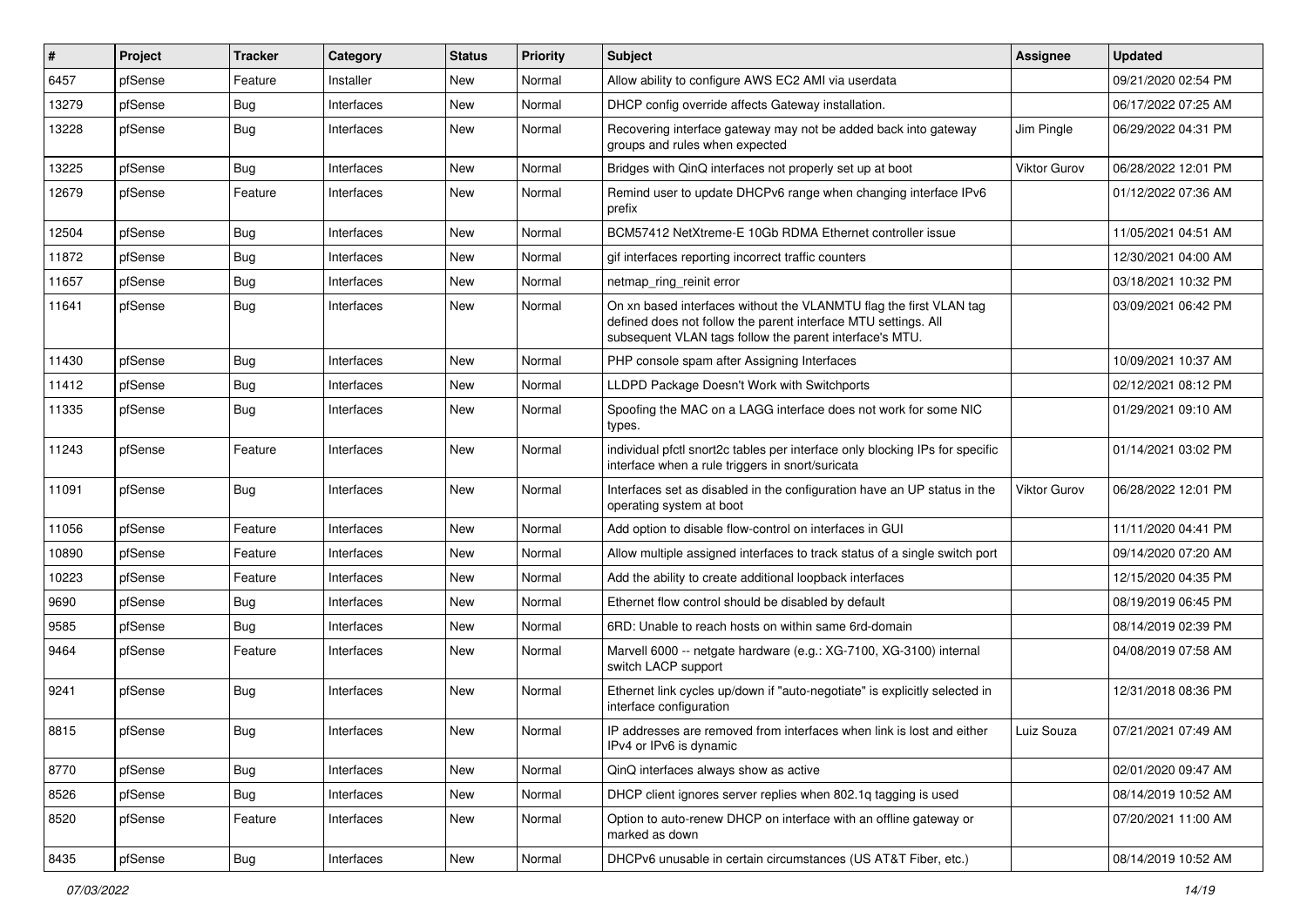| $\pmb{\#}$ | Project          | <b>Tracker</b> | Category     | <b>Status</b> | Priority | <b>Subject</b>                                                                                              | <b>Assignee</b> | <b>Updated</b>      |
|------------|------------------|----------------|--------------|---------------|----------|-------------------------------------------------------------------------------------------------------------|-----------------|---------------------|
| 8173       | pfSense          | Feature        | Interfaces   | <b>New</b>    | Normal   | dhcp6c - RAW Options                                                                                        |                 | 05/29/2022 05:34 PM |
| 8113       | pfSense          | <b>Bug</b>     | Interfaces   | <b>New</b>    | Normal   | MTU setting on bridge, openvpn clients ignored                                                              |                 | 12/31/2021 05:55 PM |
| 7626       | pfSense          | Feature        | Interfaces   | <b>New</b>    | Normal   | Add IPoE support for WAN                                                                                    |                 | 01/01/2022 12:31 AM |
| 7430       | pfSense          | Bug            | Interfaces   | <b>New</b>    | Normal   | pfsense-utils.inc - where is ipaddr configured() should account for<br>loopback interface                   |                 | 08/13/2019 03:48 PM |
| 7040       | pfSense          | <b>Bug</b>     | Interfaces   | <b>New</b>    | Normal   | Issue when disabling an interface                                                                           |                 | 12/26/2016 02:56 AM |
| 6977       | pfSense          | <b>Bug</b>     | Interfaces   | <b>New</b>    | Normal   | VLAN traffic is erroneously counted as underlying iface (untagged) traffic                                  |                 | 08/13/2019 02:56 PM |
| 6845       | pfSense          | Feature        | Interfaces   | <b>New</b>    | Normal   | DHCP / DHCPv6 WAN client status page                                                                        |                 | 08/19/2019 12:37 PM |
| 6823       | pfSense          | <b>Bug</b>     | Interfaces   | <b>New</b>    | Normal   | No connectivity after changing link state to UP                                                             |                 | 04/21/2022 12:39 PM |
| 6796       | pfSense          | Feature        | Interfaces   | <b>New</b>    | Normal   | Allow hostnames as GRE and GIF endpoints                                                                    |                 | 08/13/2019 02:35 PM |
| 6289       | pfSense          | Bug            | Interfaces   | <b>New</b>    | Normal   | IPv6 address not given to track6 interfaces on create                                                       |                 | 12/30/2021 04:17 AM |
| 6038       | pfSense          | Feature        | Interfaces   | <b>New</b>    | Normal   | Add ability to configure which interface is chosen for defining hostname<br>IP in /etc/hosts                |                 | 07/07/2017 09:56 AM |
| 5474       | pfSense          | Feature        | Interfaces   | <b>New</b>    | Normal   | Add 802.1x configuration to wired interfaces.                                                               |                 | 03/16/2016 04:32 PM |
| 13246      | pfSense Packages | Feature        | iperf        | <b>New</b>    | Normal   | iperf3 service controls do not work                                                                         |                 | 06/05/2022 06:51 PM |
| 13264      | pfSense          | Feature        | <b>IPsec</b> | <b>New</b>    | Normal   | IPSec Phase2 select multiple PFS key groups                                                                 |                 | 06/10/2022 04:29 PM |
| 13102      | pfSense          | Bug            | <b>IPsec</b> | <b>New</b>    | Normal   | Deleting an IPSec tunnel doesn't destroy the SA (SADs/SPDs), causes<br>crash in status ipsec.php            | Viktor Gurov    | 06/28/2022 12:01 PM |
| 13014      | pfSense          | <b>Bug</b>     | <b>IPsec</b> | <b>New</b>    | Normal   | Charon. vici can get in a bad state                                                                         | Mateusz Guzik   | 06/28/2022 12:01 PM |
| 12787      | pfSense Docs     | Todo           | <b>IPsec</b> | <b>New</b>    | Normal   | Feedback on pfSense Configuration Recipes - Routing Internet Traffic<br>Through a Site-to-Site IPsec Tunnel |                 | 02/11/2022 11:28 PM |
| 12762      | pfSense          | <b>Bug</b>     | <b>IPsec</b> | <b>New</b>    | Normal   | IPsec keep alive check ignores Child SA Start Action                                                        | Viktor Gurov    | 02/07/2022 11:21 AM |
| 12645      | pfSense          | Bug            | IPsec        | <b>New</b>    | Normal   | `filterdns`` does not monitor remote IPsec gateways for IPv6 address<br>changes                             | Viktor Gurov    | 06/28/2022 12:01 PM |
| 12549      | pfSense          | Regression     | <b>IPsec</b> | <b>New</b>    | Normal   | Per-user Mobile IPsec settings are not applied to connecting mobile<br>clients                              | Jim Pingle      | 06/28/2022 12:01 PM |
| 12473      | pfSense          | Feature        | <b>IPsec</b> | New           | Normal   | Allow user adjustment of IPsec Keep Alive periodic checks                                                   |                 | 12/22/2021 05:59 AM |
| 12335      | pfSense          | Bug            | <b>IPsec</b> | <b>New</b>    | Normal   | <b>IPsec DNS inefficiency</b>                                                                               | Jim Pingle      | 06/28/2022 12:01 PM |
| 11622      | pfSense Docs     | Todo           | IPsec        | <b>New</b>    | Normal   | Update pfSense VPC VPN Configuration Wizard docs                                                            |                 | 03/04/2021 09:36 AM |
| 10493      | pfSense          | Bug            | <b>IPsec</b> | <b>New</b>    | Normal   | filter_get_vpns_list() issues                                                                               |                 | 05/06/2020 01:07 AM |
| 9857       | pfSense          | Feature        | <b>IPsec</b> | New           | Normal   | <b>IPsec Down/Up SMTP Notifications</b>                                                                     |                 | 08/31/2021 08:07 AM |
| 8686       | pfSense          | Bug            | <b>IPsec</b> | <b>New</b>    | Normal   | IPsec VTI: Assigned interface firewall rules are never parsed                                               |                 | 02/10/2021 12:15 PM |
| 8346       | pfSense          | Feature        | <b>IPsec</b> | <b>New</b>    | Normal   | Let pFSense act as an IPSec XAuth VPN Client                                                                |                 | 02/23/2018 07:39 AM |
| 8168       | pfSense          | Feature        | <b>IPsec</b> | <b>New</b>    | Normal   | strongswan dhcp option                                                                                      |                 | 12/19/2017 04:14 AM |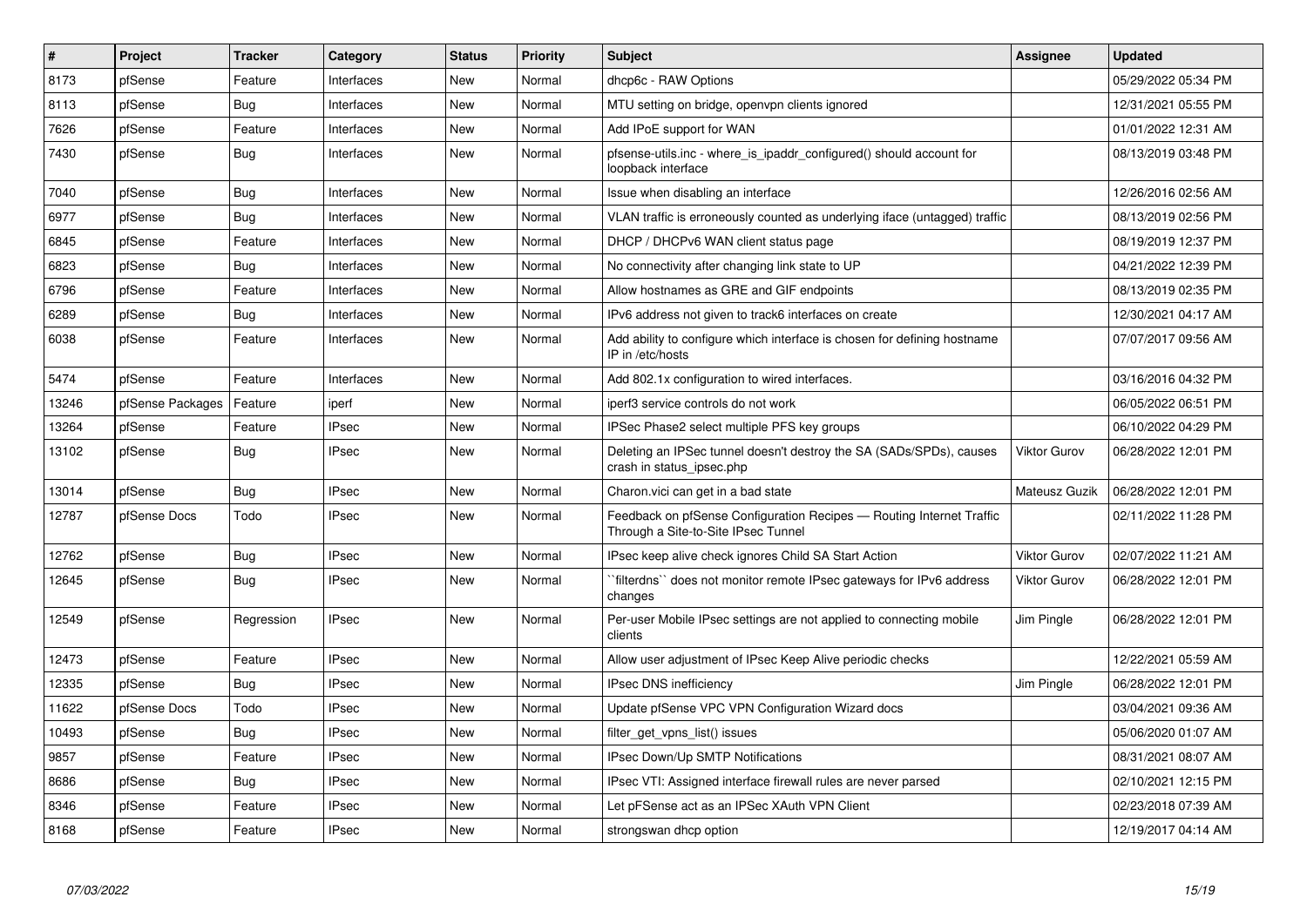| $\vert$ # | Project          | <b>Tracker</b> | Category                                        | <b>Status</b> | Priority | <b>Subject</b>                                                                          | Assignee   | <b>Updated</b>      |
|-----------|------------------|----------------|-------------------------------------------------|---------------|----------|-----------------------------------------------------------------------------------------|------------|---------------------|
| 8073      | pfSense          | Bug            | <b>IPsec</b>                                    | <b>New</b>    | Normal   | Traffic inexplicably not going through IPSEC despite (in theory)<br>matching SPs        |            | 11/09/2017 02:51 AM |
| 8036      | pfSense          | Feature        | <b>IPsec</b>                                    | <b>New</b>    | Normal   | Want to run multiple Mobile Client IKEv2 server instances                               |            | 08/14/2019 09:31 AM |
| 8013      | pfSense          | Bug            | <b>IPsec</b>                                    | <b>New</b>    | Normal   | IPsec MSS clamping value shared for IPv4 and IPv6                                       | Luiz Souza | 10/28/2021 01:37 PM |
| 7773      | pfSense          | Feature        | <b>IPsec</b>                                    | <b>New</b>    | Normal   | IPSec using IKEv2 with split DNS not using provided domain names                        |            | 08/15/2017 05:25 PM |
| 7738      | pfSense          | Feature        | <b>IPsec</b>                                    | <b>New</b>    | Normal   | Highlight which IPSec (or other VPN) crypto modes are<br>hardware-accelerated in the UI |            | 08/13/2019 03:46 PM |
| 7420      | pfSense          | <b>Bug</b>     | <b>IPsec</b>                                    | <b>New</b>    | Normal   | ipsec status freezing                                                                   |            | 02/13/2020 09:09 AM |
| 7248      | pfSense          | Feature        | <b>IPsec</b>                                    | <b>New</b>    | Normal   | Web UI for IPSec settings should warn about poor security choices                       | Jim Pingle | 10/31/2019 12:15 PM |
| 7235      | pfSense          | <b>Bug</b>     | <b>IPsec</b>                                    | <b>New</b>    | Normal   | 4860 has not got significant IPsec performance rising with enabled HW<br>acceleration   | Luiz Souza | 12/18/2021 04:32 PM |
| 6481      | pfSense          | Bug            | <b>IPsec</b>                                    | <b>New</b>    | Normal   | loading EAP RADIUS method failed                                                        |            | 03/24/2020 04:25 PM |
| 6213      | pfSense          | Feature        | <b>IPsec</b>                                    | <b>New</b>    | Normal   | IPSEC: IPV4/IPV6 dual-interface-stack support for Mobile IKE                            |            | 04/20/2016 07:48 AM |
| 5629      | pfSense          | <b>Bug</b>     | <b>IPsec</b>                                    | <b>New</b>    | Normal   | Allow for IPsec configuration using certs without a CA                                  |            | 12/31/2021 05:21 PM |
| 5331      | pfSense          | Feature        | <b>IPsec</b>                                    | New           | Normal   | IPSec table for tuning strongswan.conf                                                  |            | 05/05/2021 12:10 AM |
| 4989      | pfSense          | Feature        | <b>IPsec</b>                                    | <b>New</b>    | Normal   | Allow all valid strongswan remote gateway options in gui                                |            | 08/20/2015 02:57 PM |
| 4688      | pfSense          | Feature        | <b>IPsec</b>                                    | <b>New</b>    | Normal   | Missing TFC Traffic Flow Confidentiality support                                        |            | 11/15/2021 12:27 PM |
| 4591      | pfSense          | Feature        | <b>IPsec</b>                                    | <b>New</b>    | Normal   | IPSec Failover Support for IP Addresses instead of Dynamic DNS /<br>Failover Group      |            | 09/04/2020 12:17 AM |
| 3312      | pfSense          | Bug            | <b>IPsec</b>                                    | <b>New</b>    | Normal   | Gateway on IPsec rules is not functional in pf                                          |            | 01/28/2020 10:09 PM |
| 946       | pfSense          | Feature        | <b>IPsec</b>                                    | <b>New</b>    | Normal   | Allow aliases to be used to define IPsec phase 2 networks                               |            | 04/21/2022 12:39 PM |
| 11997     | pfSense Packages | Bug            | <b>IPsec Profile Wizard</b>                     | New           | Normal   | Add Support for Android Strongswan Profiles in the Profile Wizard                       | Jim Pingle | 07/10/2021 07:51 PM |
| 12938     | pfSense          | Bug            | IPv6 Router<br>Advertisements<br>(RADVD)        | New           | Normal   | MaxRtrAdvInterval would allow stale DNS servers to be deleted faster                    |            | 03/12/2022 09:37 AM |
| 8262      | pfSense          | Feature        | IPv6 Router<br>Advertisements<br>(RADVD)        | <b>New</b>    | Normal   | Make each prefix flags configurable separately.                                         |            | 01/16/2018 12:35 PM |
| 7737      | pfSense          | Bug            | IPv6 Router<br>Advertisements<br>(RADVD)        | <b>New</b>    | Normal   | radvd error message                                                                     |            | 08/13/2019 09:41 AM |
| 7303      | pfSense          | <b>Bug</b>     | <b>IPv6 Router</b><br>Advertisements<br>(RADVD) | <b>New</b>    | Normal   | ipv6 connectivity lost on pfSense reboot                                                |            | 08/20/2019 12:23 PM |
| 6816      | pfSense          | Feature        | <b>IPv6 Router</b><br>Advertisements<br>(RADVD) | New           | Normal   | Status and/or Diagnostics page for radvd                                                |            | 08/13/2019 02:35 PM |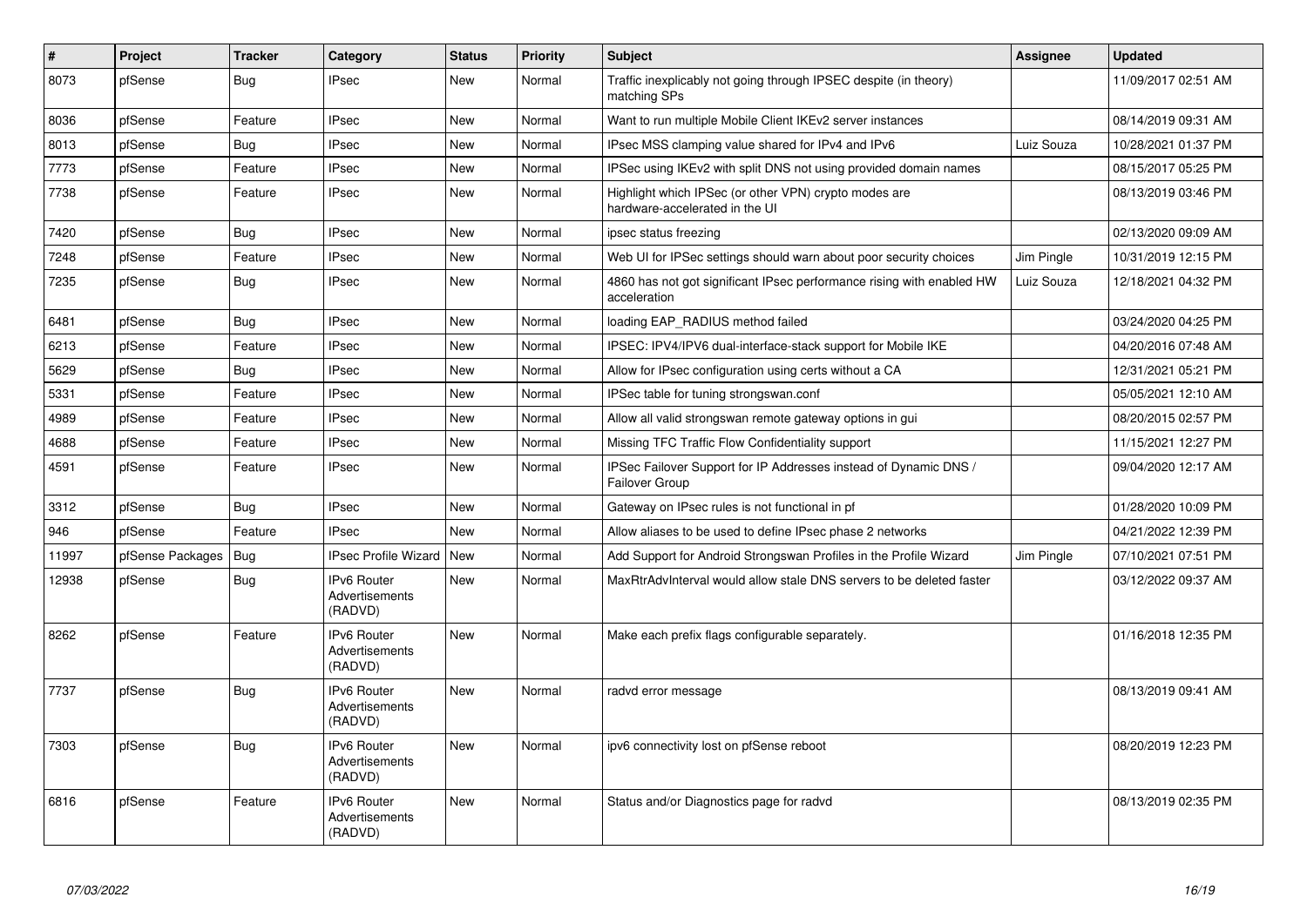| #     | Project          | <b>Tracker</b> | Category                                 | <b>Status</b> | <b>Priority</b> | Subject                                                                                        | <b>Assignee</b> | <b>Updated</b>      |
|-------|------------------|----------------|------------------------------------------|---------------|-----------------|------------------------------------------------------------------------------------------------|-----------------|---------------------|
| 6541  | pfSense          | <b>Bug</b>     | IPv6 Router<br>Advertisements<br>(RADVD) | New           | Normal          | IPv6 RAs always include on-link prefix; clients may not use DHCPv6<br>managed addresses        |                 | 08/13/2019 03:23 PM |
| 4470  | pfSense          | Feature        | IPv6 Router<br>Advertisements<br>(RADVD) | New           | Normal          | RA page in GUI                                                                                 |                 | 08/20/2019 12:20 PM |
| 3718  | pfSense          | Feature        | IPv6 Router<br>Advertisements<br>(RADVD) | New           | Normal          | radvd - enhancement proposal: ability to advertise routes and some<br>fixes - patches attached |                 | 03/22/2020 02:59 PM |
| 11761 | pfSense          | <b>Bug</b>     | L <sub>2</sub> TP                        | New           | Normal          | L2TP/IPsec VPN : PPP LCP negotiation occurs before user<br>authentication                      |                 | 03/31/2021 04:52 AM |
| 7563  | pfSense          | Feature        | L <sub>2</sub> TP                        | New           | Normal          | 12tp Suggestion: consider allowing IP/Subnet for the user.                                     |                 | 08/21/2019 10:52 AM |
| 6321  | pfSense          | <b>Bug</b>     | L <sub>2</sub> TP                        | New           | Normal          | Problem with connecting I2tp over ipsec from android and windows                               |                 | 11/13/2020 11:01 AM |
| 1667  | pfSense          | <b>Bug</b>     | L <sub>2</sub> TP                        | New           | Normal          | L2TP server does not respond properly from a CARP VIP                                          |                 | 12/11/2021 07:43 PM |
| 9453  | pfSense          | <b>Bug</b>     | LAGG Interfaces                          | New           | Normal          | VLAN Interfaces on LAGG get orphaned at boot                                                   |                 | 08/21/2019 11:16 AM |
| 8335  | pfSense          | Bug            | <b>LAGG Interfaces</b>                   | New           | Normal          | System hang with LACP downlink to UniFi switch                                                 |                 | 08/21/2019 11:18 AM |
| 4499  | pfSense          | Feature        | <b>LAGG Interfaces</b>                   | New           | Normal          | pfSense LAGG interfaces; unable to set speed and duplex for member<br>interfaces.              |                 | 08/21/2019 11:16 AM |
| 2504  | pfSense          | Feature        | <b>LAGG Interfaces</b>                   | New           | Normal          | lagg enhancements                                                                              |                 | 01/08/2021 12:17 PM |
| 336   | pfSense          | Feature        | <b>LAGG Interfaces</b>                   | New           | Normal          | Option to create lagg under assign interfaces                                                  |                 | 08/21/2019 11:16 AM |
| 12747 | pfSense          | <b>Bug</b>     | Logging                                  | New           | Normal          | System log is filled by sshguard                                                               |                 | 06/30/2022 05:21 AM |
| 12625 | pfSense          | Feature        | Logging                                  | New           | Normal          | Granular logging options for default firewall rules.                                           |                 | 12/21/2021 06:39 PM |
| 12056 | pfSense          | Bug            | Logging                                  | New           | Normal          | Filterlog says "Unknown Option %u"                                                             |                 | 06/18/2021 05:51 AM |
| 11666 | pfSense          | Bug            | Logging                                  | New           | Normal          | GUI Firewall log search not parsing filter.log beyond hard coded limit                         |                 | 03/12/2021 11:38 AM |
| 11324 | pfSense          | Feature        | Logging                                  | New           | Normal          | Separate syslog "Remote log servers" Parameters                                                |                 | 01/27/2021 10:47 AM |
| 10581 | pfSense          | Feature        | Logging                                  | New           | Normal          | Provide ability to disable nginx access logging to remote syslog server                        |                 | 05/21/2020 08:36 PM |
| 9060  | pfSense          | Feature        | Logging                                  | New           | Normal          | add rule name filtering field for firewall log viewer                                          |                 | 08/14/2019 12:38 PM |
| 9038  | pfSense          | Feature        | Logging                                  | New           | Normal          | Live view of any log file                                                                      |                 | 08/19/2019 02:55 PM |
| 8372  | pfSense          | Feature        | Logging                                  | New           | Normal          | add gui setting to adjust refresh rate for dynamic firewall logs                               |                 | 08/14/2019 10:31 AM |
| 7800  | pfSense          | Feature        | Logging                                  | New           | Normal          | Add option for state logging                                                                   |                 | 08/13/2019 03:51 PM |
| 7476  | pfSense          | Bug            | Logging                                  | New           | Normal          | Dirty buffer used to build log messages?                                                       |                 | 04/17/2017 09:51 PM |
| 1940  | pfSense          | Todo           | Logging                                  | New           | Normal          | Integrate rSyslogd                                                                             |                 | 07/06/2018 02:11 PM |
| 13044 | pfSense Packages | Feature        | Mail report                              | New           | Normal          | Customized reporting                                                                           |                 | 04/11/2022 09:22 AM |
| 11567 | pfSense Packages | Feature        | Mail report                              | New           | Normal          | Email report add a note filed request                                                          |                 | 02/27/2021 03:44 PM |
| 12978 | pfSense Docs     | Correction     | Monitoring                               | New           | Normal          | Correction to iftop section of Monitoring Bandwidth Usage                                      | Jim Pingle      | 03/23/2022 11:18 AM |
| 11772 | pfSense Plus     | Feature        | Multi-WAN                                | New           | Normal          | Layer 2 Tunnel Bonding Capability                                                              |                 | 06/05/2021 03:27 PM |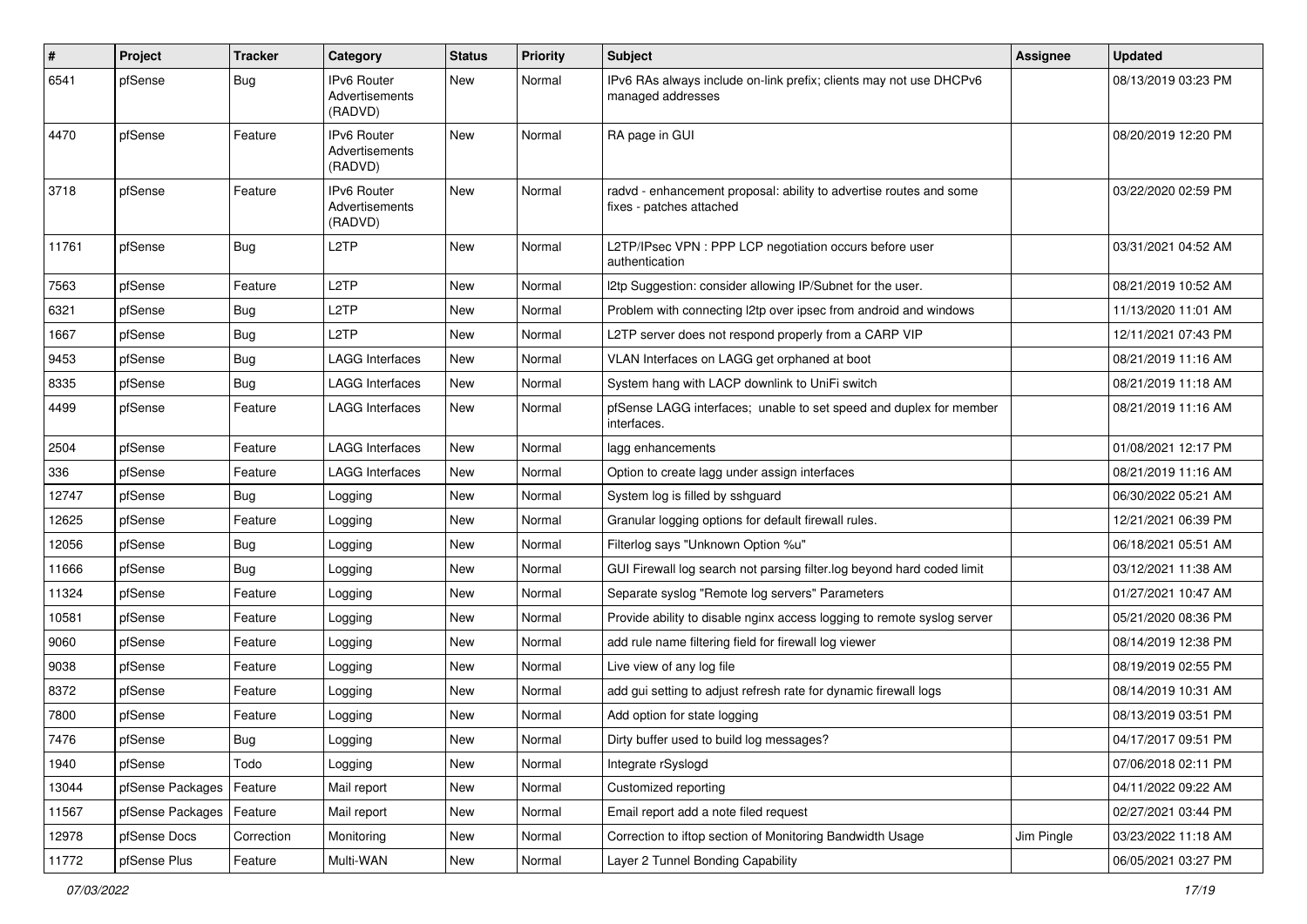| #     | Project                    | <b>Tracker</b> | Category               | <b>Status</b> | <b>Priority</b> | <b>Subject</b>                                                                                            | Assignee             | <b>Updated</b>      |
|-------|----------------------------|----------------|------------------------|---------------|-----------------|-----------------------------------------------------------------------------------------------------------|----------------------|---------------------|
| 7964  | pfSense                    | Bug            | Multi-WAN              | <b>New</b>    | Normal          | Restart openvpn on gateway switching                                                                      |                      | 08/19/2019 12:35 PM |
| 3115  | pfSense                    | Feature        | Multi-WAN              | New           | Normal          | Traffic shaping for multi WAN                                                                             |                      | 12/07/2015 02:20 PM |
| 1388  | pfSense                    | Feature        | Multi-WAN              | New           | Normal          | 3G outbound failover connection with auto dial-up and hang-up                                             |                      | 08/21/2019 11:27 AM |
| 855   | pfSense                    | Feature        | Multi-WAN              | New           | Normal          | Ability to selectively kill states on gateways recovery                                                   |                      | 03/11/2022 08:30 AM |
| 228   | pfSense                    | Feature        | Multi-WAN              | <b>New</b>    | Normal          | Multi-WAN support with same gateway on multiple WANs                                                      |                      | 04/11/2015 01:10 AM |
| 12400 | pfSense Docs               | Correction     | <b>NAT</b>             | New           | Normal          | NAT 1:1 documentation - multi-wan information                                                             |                      | 03/13/2022 12:53 PM |
| 9179  | pfSense                    | Bug            | <b>NAT Reflection</b>  | New           | Normal          | NAT reflection fix implemented for #8604 is causing WebUI and<br>XMLRPC to fail on slave                  |                      | 03/27/2020 08:01 PM |
| 8004  | pfSense                    | Bug            | <b>NAT Reflection</b>  | <b>New</b>    | Normal          | Error notice for a deleted NAT that had a RULE or an existing NAT<br>which is claimed to have no NAT port |                      | 10/24/2017 06:39 PM |
| 11610 | pfSense Packages   Bug     |                | NET-SNMP               | <b>New</b>    | Normal          | NET-SNMP is not setting the correct permissions on AgentX                                                 |                      | 06/28/2021 07:54 AM |
| 12860 | pfSense Packages   Feature |                | New Package<br>Request | New           | Normal          | add mmc-utils package to all images                                                                       |                      | 02/24/2022 07:18 AM |
| 12656 | pfSense Packages           | Feature        | New Package<br>Request | New           | Normal          | <b>NextDNS</b>                                                                                            |                      | 01/31/2022 01:50 AM |
| 12573 | pfSense Packages   Feature |                | New Package<br>Request | New           | Normal          | Dashboard widget with external connection map                                                             | aleksei<br>prokofiev | 12/07/2021 07:38 AM |
| 12308 | pfSense Packages           | Feature        | New Package<br>Request | New           | Normal          | Dynamicaly Update Firewall Aliases from OpenVPN LDAP Group<br>membership of the connected user            |                      | 08/27/2021 12:51 AM |
| 11890 | pfSense Packages           | Feature        | New Package<br>Request | New           | Normal          | Browser-based "clientless" VPN                                                                            |                      | 05/05/2021 07:26 AM |
| 11573 | pfSense Packages   Feature |                | New Package<br>Request | New           | Normal          | <b>Custom Commands</b>                                                                                    |                      | 03/16/2021 07:28 PM |
| 11411 | pfSense Packages   Feature |                | New Package<br>Request | New           | Normal          | Smokeping as a default latency measurement tool                                                           |                      | 02/12/2021 09:29 PM |
| 11410 | pfSense Packages   Feature |                | New Package<br>Request | New           | Normal          | adding bpytop (former Bashtop)                                                                            |                      | 07/26/2021 12:33 PM |
| 10818 | pfSense Packages           | Feature        | New Package<br>Request | New           | Normal          | <b>UDP Broadcast Relay</b>                                                                                |                      | 05/31/2022 02:13 AM |
| 10547 | pfSense Packages   Feature |                | New Package<br>Request | New           | Normal          | Add package addrwatch. Addrwatch is like arpwatch but works with ipv4<br>and ipv6                         |                      | 05/11/2020 09:20 AM |
| 10242 | pfSense Packages   Feature |                | New Package<br>Request | New           | Normal          | E2guardian Web filtering package                                                                          | <b>Viktor Gurov</b>  | 05/30/2022 10:40 AM |
| 10160 | pfSense Packages           | Feature        | New Package<br>Request | New           | Normal          | Dedicated Maxmind GeoIP package including license registration                                            |                      | 01/03/2020 10:31 PM |
| 9616  | pfSense Packages           | Feature        | New Package<br>Request | New           | Normal          | Package for Docs                                                                                          |                      | 03/26/2020 06:34 AM |
| 9315  | pfSense Packages   Feature |                | New Package<br>Request | New           | Normal          | Add Package: dnscrypt-proxy                                                                               |                      | 03/05/2021 02:38 AM |